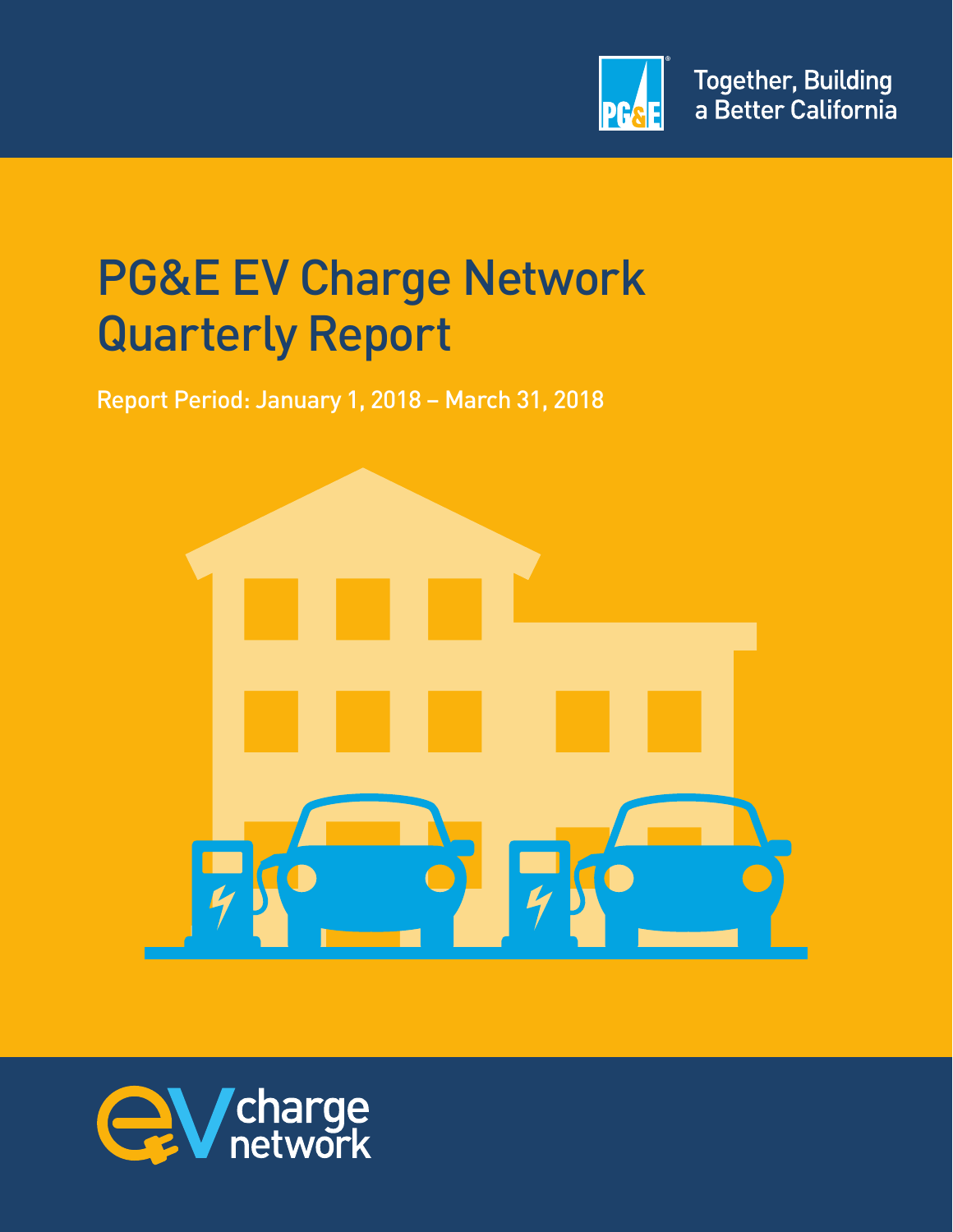## **Contents**

|                                                                                                                                                                                                                                                                    | <b>PAGE</b> |
|--------------------------------------------------------------------------------------------------------------------------------------------------------------------------------------------------------------------------------------------------------------------|-------------|
| <b>1. Executive Summary</b><br>1.1 Charge Network Program Overview<br>1.2 Summary for Quarter                                                                                                                                                                      | 1           |
| 2. Customer Interest, Outreach, and Education<br>2.1 EV Charge Network Application<br>2.2 Marketing and Sales<br>2.3 Online Tools & Resources<br>2.4 Customer Experience and Satisfaction                                                                          | 4           |
| 3. Electric Vehicle Supply Equipment Procurement<br>3.1 Procurement Process<br>3.2 RFQ - EV Charge Owner Options<br>3.3 RFP - EV Charge Sponsor Options<br>3.4 Procurement Next Steps                                                                              | 8           |
| 4. Electric Vehicle Charging Utilization and Load Management<br>4.1 Overview of Utilization and Load Management<br>4.2 Development of Load Management Plan<br>4.3 Load Management Data<br><b>4.4 Utilization Data from Vendors</b><br>4.5 Charger Utilization Data | 10          |
| <b>5. Program Operations</b><br>5.1 Summary of Approved Sites<br>5.2 Construction<br><b>5.3 Operational Metrics</b><br>5.4 Program Costs                                                                                                                           | 12          |
| <b>6. Supplier Diversity</b>                                                                                                                                                                                                                                       | 15          |
| 7. Program Advisory Council Feedback                                                                                                                                                                                                                               | 16          |
| <b>8. Conclusion</b>                                                                                                                                                                                                                                               | 17          |
| 9. Appendix<br>9.1 Summary of Program Advisory Council Comments and PG&E Response<br>9.2 Direct Program Advisory Comments                                                                                                                                          | 18          |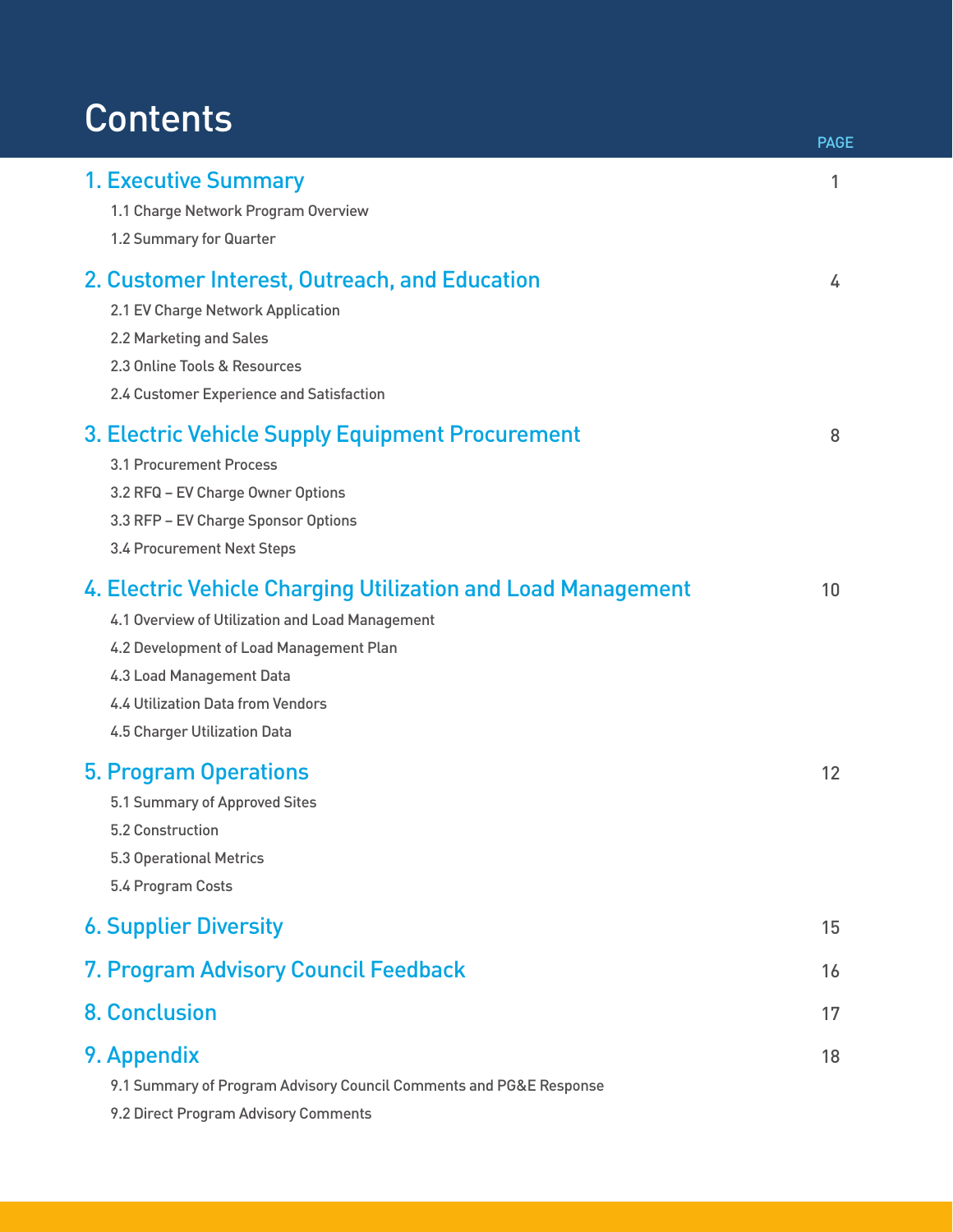## 1. Executive Summary

## 1.1 EV Charge Network Program Overview

PG&E's EV Charge Network (EVCN) program was approved on December 15, 2016 through a unanimous vote of the California Public Utilities Commission (Commission).1 The purpose of the program is to increase access to charging for electric vehicles (EV) within PG&E's service territory. The program intends to install 7,500 charging ports over a three-year period focusing on two key market segments, workplaces and multi-unit dwellings. The program includes deployment targets of 15% in Disadvantaged Communities (DACs), as well as in 20-50% in Multi-Unit Dwellings (MUDs).<sup>2</sup> These targets aid in facilitating market entry for previously underserved communities and market segments. For participating site hosts, the program is organized into two ownership options: "EV Charge Owner" and "EV Charge Sponsor."

**EV Charge Owner:** The majority of the electric vehicle service equipment (EVSE) (a minimum of 65%) will be owned by site hosts who are PG&E non-residential customers that have EV charging stations installed on their property. All site hosts may choose to participate under this program option. For these installations, PG&E will install and maintain the EV service connection (make ready infrastructure) to support their use. The site host will be responsible for buying and installing the EV charging station. At these locations, rebates will be offered to site hosts for the EV charging station. The rebates will be paid after the charging stations are installed and operational.

**EV Charge Sponsor:** At the discretion of the individual site host, PG&E may be requested to install, own, and maintain up to 35% (2,625) of the EV charging stations deployed. These EV charging stations will be installed in a turnkey operation to maximize site host convenience. EV Charge Sponsor site hosts must be multi-unit dwellings (MUDs) or workplaces located in disadvantaged communities (DACs).

### 1.2 Summary for Quarter

The following section provides a brief summary of the milestones and actions performed throughout the quarter. This includes EV adoption in PG&E's service territory, program participation interest, a summary of the Program Advisory Council (PAC) meeting, program milestones, and challenges and lessons learned.

## EV Adoption in PG&E Service Territory

The EV Charge Network program intends to support the adoption of EVs in PG&E territory by providing the infrastructure to support adequate charging and remove obstacles to adoption. At the end of 2017, PG&E service territory had 150,659 registered EVs, representing 42% of total plug-in electric vehicles registered in California.



FIGURE 1.1: EV REGISTRATIONS IN PG&E TERRITORY

PG&E offers two residential EV rates for customers who own an EV. Both of these rates are time-of-use (TOU) rates and will vary based on time of day. The EV-A rate combines the customer's EV electricity use with the main household consumption on the same meter whereas the EV-B rate tracks EV electricity consumption separately from household use through a new meter dedicated to charger. At the end of Q1 2018, 42,800 PG&E customers were enrolled in the EV-A rate and 540 customers were enrolled in the EV-B rate.

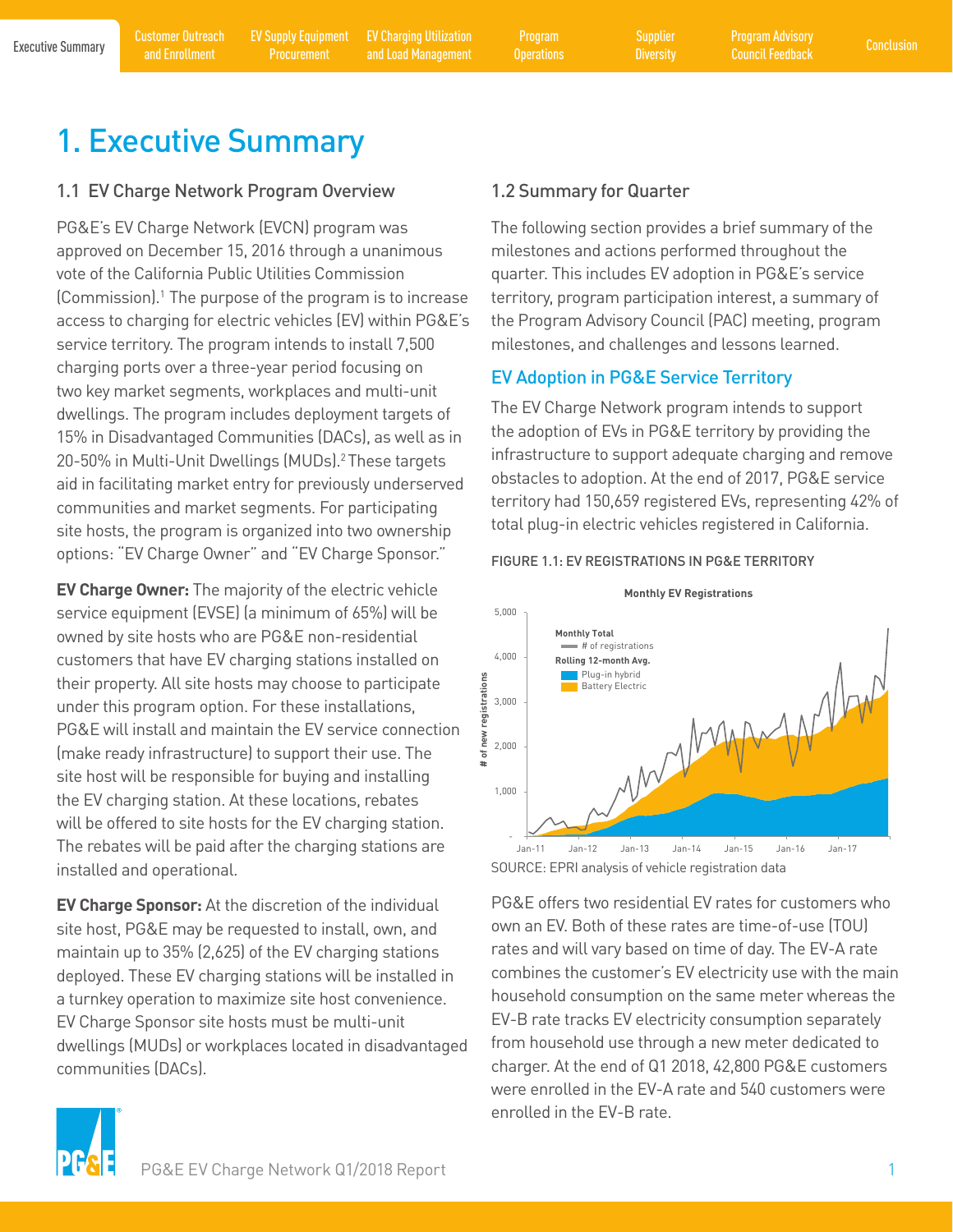EV Supply Equipment Procurement

Executive Summary Customer Outreach EV Supply Equipment EV Charging Utilization Program Supplier Program Advisory<br>Executive Summary and Encellment Programent and Lead Management Operations Diversity Council Encelhack Concl EV Charging Utilization and Load Management

Program **Operations**  **Diversity** 

Program Advisory Council Feedback

#### Program Participation Interest

PG&E officially launched the EV Charge Network program in January 2018. However, the program has been operating under a soft launch since late October 2017 when the online application was made available. PG&E has experienced steady interest from customers applying for participation in the EVCN program. Figure 1.2 shows the cumulative number of submitted and approved applications through Q1.

FIGURE 1.2: CUMULATIVE NUMBER OF APPLICATIONS SUBMITTED AND APPROVED THROUGH Q1



As of March 31, 2018, PG&E had received 159 applications. At the close of Q1 2018, 48 sites had been approved and moved into final design and preconstruction phases, including 2 sites that have completed construction, installation, and activation of chargers. A total of 66 applications have been waitlisted or cancelled. More details on the status of applications can be found in Section 2 of this report. Further information on approved and in-progress sites can be found in Section 5 of this report.

## Program Advisory Council (PAC)

On March 23, 2018, PG&E held the first Program Advisory Council meeting of 2018. Beginning in 2018, PG&E expanded the focus of the PAC meeting to address broader clean transportation programs and initiatives, creating the Clean Transportation Program Advisory Council. PG&E presented additional programs discussed at the meeting including new pilot projects focused on response to the North Bay wildfire recovery effort and the installation of EV charging stations to support autonomous vehicles. In addition, PG&E presented proposed programs in response to AB 1082 and AB 1083, which target the installation of EV charging stations at schools and parks throughout PG&E's service territory. The Clean Transportation Program Advisory Council will continue to meet quarterly to discuss progress of these projects along with the EV Charge Network program.

Approximately 29 organizations, representing stakeholders from industry, government, and nonprofits, attended in-person and online. This meeting provided updates on the number of applications received since the official launch of the EV Charge Network program in January 2018 as well as an update on procurement and construction. More details on the 2018 Q1 PAC meeting can be found in Section 7 and the Appendix of this report.

#### Q1 2018 Program Milestones

- **• First ports installed.** During Q1 2018, PG&E completed construction of the first two sites participating in the EV Charge Network program. Across the two sites, a total of 22 ports have been installed and activated.
- **• EV charging station education.** PG&E developed resources to educate customers on EV charging station hardware and software, and facilitate vendor selection for participants. These resources include a filtering tool to help customers narrow the list of approved charging station vendors based on hardware and software features, as well as a hardware and software guide intended to provide information on the various hardware features and software capabilities EV charging station vendors offer in the market today.

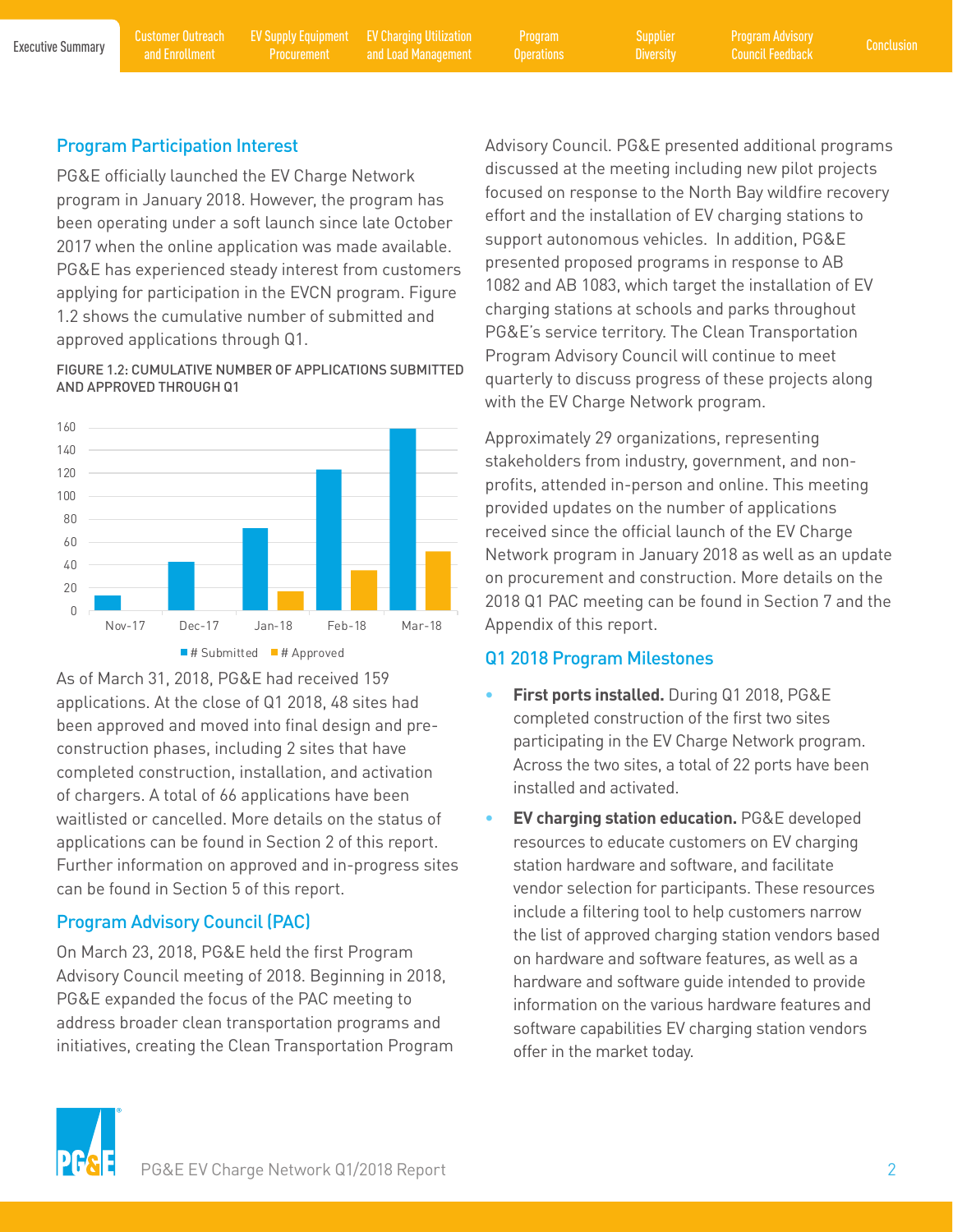**Diversity** 

**• Selected first Charge Sponsor EVSE vendor.** As part of an ongoing RFP evaluation process, PG&E has selected its first vendor, EVBox, to provide charging stations owned by PG&E under the Charge Sponsor option. PG&E continues to evaluate other finalist vendors and EVSE for PG&E ownership.

### Q1 2018 Challenges and Lessons Learned

- **• Design phase attrition.** Since program launch in January 2018, PG&E has been tracking participant attrition closely throughout the six steps of the EVCN program. PG&E has identified higher attrition in the design phase, compared to the other steps of the process. The reasons for attrition vary, but include finding unknown construction challenges in the field and not obtaining program participation agreement with the appropriate parties. PG&E is working to mitigate the risk of participant attrition in the design and later phases by enhancing the eligibility assessment phase. Planned improvements include increased communication between PG&E customer support and the applicant, investing more time and resources in engaging the customer in site layout and design, and introducing formalized documentation of participant agreements. PG&E has identified these challenges early and are developing process improvements which are critical to program success.
- **• New construction.** PG&E encountered complexity with a number of new construction sites that applied for EVCN participation. New construction sites bring into question how to appropriately integrate the EVCN program with construction being built in compliance with the 2016 California Green Building Standards Code which mandates all new buildings include infrastructure to support the installation of EV chargers. In addition, some sites may be too far along in the construction and development of their parking areas or structures for the EVCN program to be an appropriate fit. PG&E is working to develop guidance on how to evaluate eligibility of new construction sites.
- **• EV Charge Sponsor Procurement Process.**  Throughout most of Q1 2018, PG&E was in final negotiations with the first vendor selected as an option for EV Charge Sponsor participants. Since PG&E was not able to provide complete information to the customer on the EV Charge Sponsor option, including the participation payment amount, until the first vendor was selected, this created delays in moving these sites forward into design and construction. PG&E will be able to provide the customer more details on cost and vendor information for the EV Charge Sponsor option in Q2.



<sup>1.</sup> The Commission approved the EV Charge Network in D 16-12-065.

<sup>2.</sup> Disadvantaged Communities are defined as the top 25% most impacted census tracts within PG&E's service territory per the CalEnviroScreen3.0, or the latest version.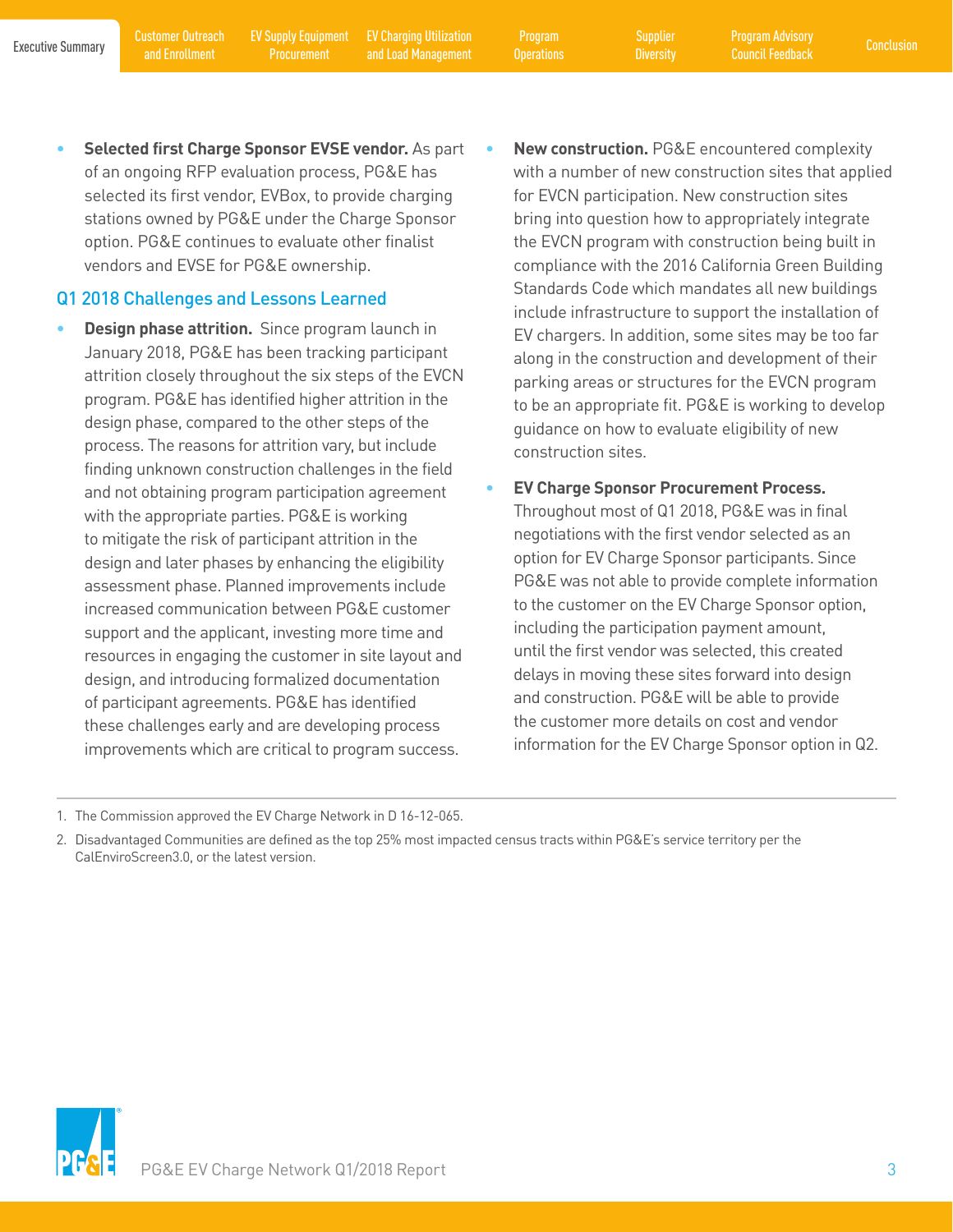## 2. Customer Interest, Outreach, and Education

### 2.1 EV Charge Network Application

Interested site hosts will be guided through six steps to participate in the EV Charge Network program:

- **1. Info & Application:** Potential program participants apply online at www.pge.com/evcharge.
- **2. Eligibility Assessment:** PG&E reviews eligibility and site information, assessing costs and technical feasibility.
- **3. Design:** If the site is approved, the program participant selects their chargers, and PG&E sends the site design layout and easement for signature. If the program participant is an EV Charge Owner, they submit their proof of purchase for the chargers; if an EV Charge Sponsor, they submit their participation payment.
- **4. Construction:** PG&E builds the "make-ready" infrastructure to the parking spaces.
- **5. Activation:** Once construction is complete, chargers are installed, activated and inspected, and PG&E conducts data integration. If the program participant is an EV Charge Owner, PG&E issues the rebate
- **6. Utilization:** The chargers are maintained for the life of the program (10 years)—by the program participant, in the case of EV Charge Owner; by PG&E, in the case of EV Charge Sponsor.



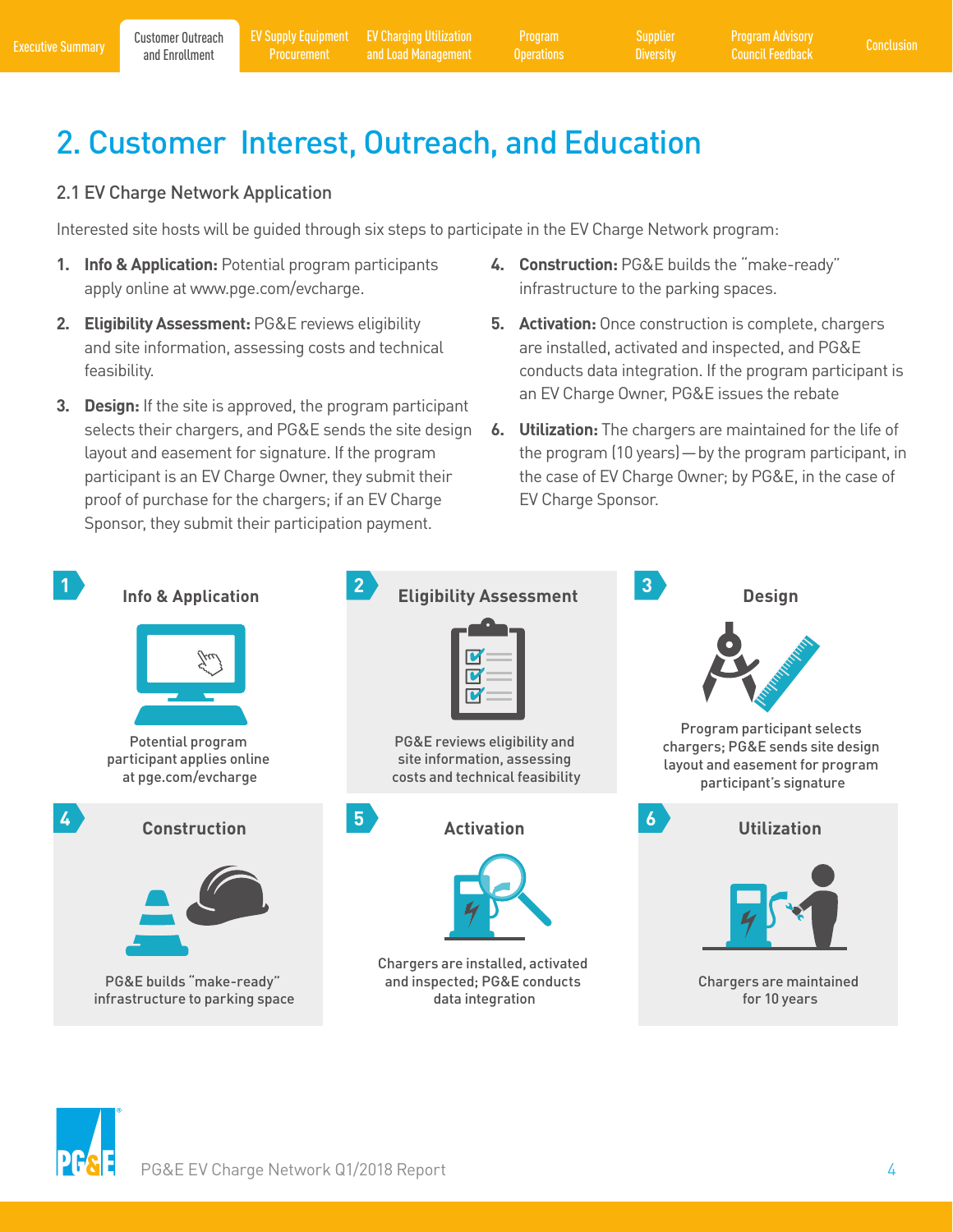Procurement

Executive Summary Poustomer Outreach EV Supply Equipment EV Charging Utilization Program Supplier Program Advisory<br>Executive Summary and Enrollment Procurement and Load Management Operations Diversity Council Feedback Conc EV Charging Utilization and Load Management

Program **Operations**  **Diversity** 

 Since launch of the EV Charge Network program website and online application in Q3 2017, PG&E has received a total of 159 applications. Of these applications, 115 were received in Q1 2018. Almost a third of applications were cancelled for various reasons, 5 of which were due to customers withdrawing their application. Common reasons for sites being cancelled include:

- **• High anticipated project costs:** PG&E may cancel a site that has high estimated costs, often due to the required trenching distance from the transformer to the parking spaces, or the need for a transformer upgrade.
- **• Customer budget constraints:** In some cases, participation in the EVCN program exceeds the customer's budget for EV chargers.
- **• Program features:** Some customers are unable to meet program requirements, such as the minimum of 10 ports per site, or a site served by customerowned infrastructure that PG&E cannot utilize under this program.
- **• Land or legal challenges:** Participant concerns with the program terms and conditions or land easement can be a barrier to participation.



FIGURE 2.1 SUMMARY OF APPLICATION STATUS THROUGH Q1 2018

• Through Q1, the EVCN program has received interest from a range of sites, with most applications coming from workplaces. Additionally, early data suggest applicants have preference for the EV Charge Owner option at the time of application, possibly due to uncertainty in Q1 regarding the charging station vendor options, and therefore cost, for the EV Charge Sponsor option. It is important to emphasize that it is too early to determine the preference, but PG&E will continue to track this metric and include this in future quarterly reports. Table 2.2 shows the breakdown of property type, disadvantaged community status, and program participation across all applications received.

#### TABLE 2.2 APPLICANT PROFILE

|                                       | <b>NUMBER OF</b><br><b>APPLICATIONS</b> | <b>PERCENT OF</b><br><b>APPLICATIONS</b> |  |
|---------------------------------------|-----------------------------------------|------------------------------------------|--|
| <b>PROPERTY TYPE</b>                  |                                         |                                          |  |
| <b>MUD</b>                            | 46                                      | 29%                                      |  |
| <b>Workplace</b>                      | 113                                     | 71%                                      |  |
| <b>DISADVANTAGED COMMUNITY STATUS</b> |                                         |                                          |  |
| <b>Disadvantaged Community</b>        | 29                                      | 18%                                      |  |
| <b>Other PG&amp;E Territory</b>       | 130                                     | 82%                                      |  |
| PROGRAM PARTICIPATION                 |                                         |                                          |  |
| <b>EV Charge Owner</b>                | 126                                     | 79%                                      |  |
| <b>EV Charge Sponsor</b>              | 33                                      | 21%                                      |  |

Applicants reported hearing about the EVCN program from various sources. Outreach conducted by PG&E's sales team contributed to approximately 50% of total applications submitted. PG&E also initiated an email campaign in January 2018 which led to increased awareness and applicant leads. Figure 2.3 depicts how applicants have heard of the EVCN program as indicated on the online application form.

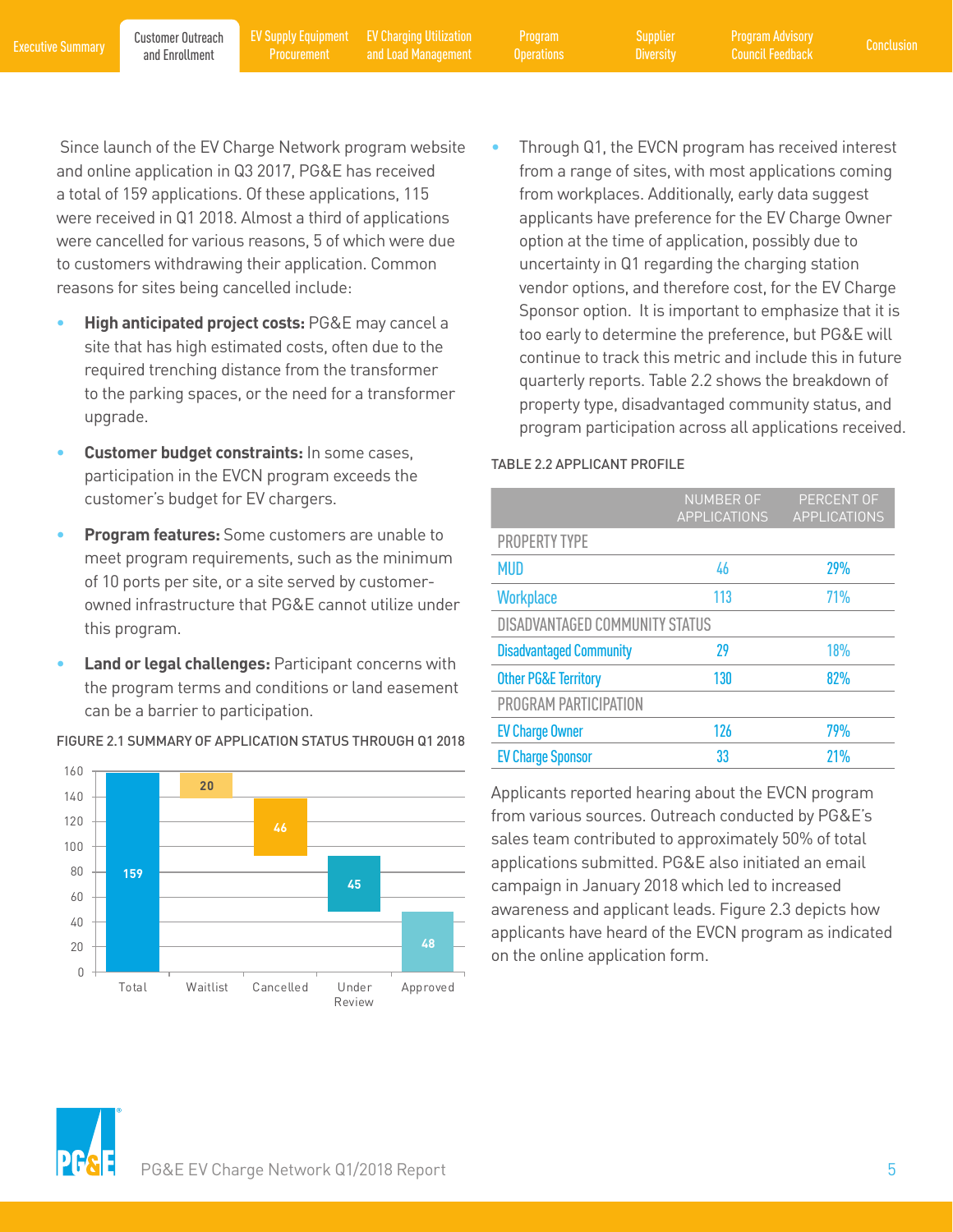#### FIGURE 2.3: EVCN PROGRAM APPLICANT SOURCE OF PROGRAM KNOWLEDGE



Sites applying for the EVCN program span PG&E's service territory geographically, but the majority are located in PG&E's Central Coast region which includes South San Francisco to San Luis Obispo, including the South Bay Area. Over two-thirds of applications have been received from sites located in the Bay Area and Central Coast regions. Figure 2.4 depicts the locations of all sites received thus far.

FIGURE 2.4: GEOGRAPHIC DISTRIBUTION OF TOTAL APPLICATIONS RECEIVED



## 2.2 Marketing and Sales

PG&E formally launched the EV Charge Network program in January of 2018 with internal and external communications. A series of emails was deployed to targeted customers. This email campaign achieved an open rate of 19% and a click-through rate of 5%, with average open rate and click-through rate for investor-owned utilities at approximately 24% and 2%, respectively. PG&E's sales team then followed up with these customers to gain a sense of interest, answer questions about the program, and help determine if the program would be a good fit for the customer. In mid-January, a press release was also issued to announce the official launch.

## 2.3 Online Tools & Resources

In Q1 of 2018, PG&E enhanced the EV Charge Network program website with new and updated information, as well as tools and resources to support customer engagement and charger selection. Information about the new vendors who qualified through the quarterly RFQ was also added.

The website now hosts two new tools to help customers better understand the market for EV supply equipment. The first is a Hardware and Software Guide that neutrally describes the various hardware and software features that may be available from EV Charge Network vendors. The second companion tool is an interactive filter that allows customers to select the hardware and software features they want, see the chargers and vendors that offer those features, and access contact information for the vendors' sales teams. This tool was developed with data input from each of the approved program vendors.

Planned web enhancements for Q2 of 2018 include a tool in which customers will input their address and property type to learn more about the incentives and costs they can anticipate based on available program participation options. This will help customers better understand the costs associated with participating in the EVCN program,

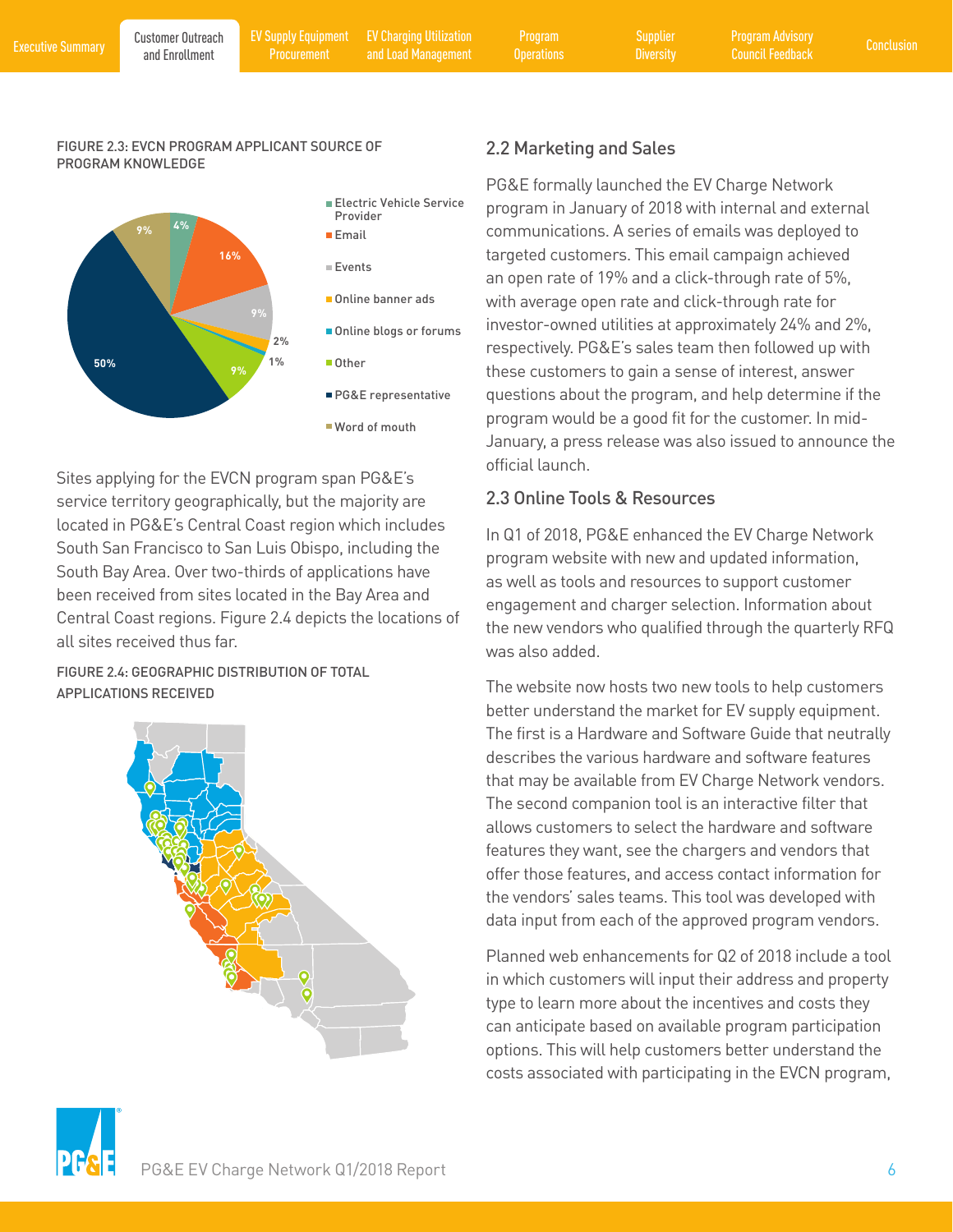Procurement

Executive Summary Poustomer Outreach EV Supply Equipment EV Charging Utilization Program Supplier Program Advisory<br>Executive Summary and Enrollment Procurement and Load Management Operations Diversity Council Feedback Conc EV Charging Utilization and Load Management

Program **Operations** 

facilitate customer decisions, and illustrate the cost savings offered through the program. PG&E also plans to include information on additional federal, state, and local incentive programs for customers to explore and either further drive down costs of participation, or to provide alternative incentive program opportunities for customers who are found ineligible for participation in PG&E's EV Charge Network program.

## 2.4 Customer Experience and Satisfaction

PG&E is developing a customer satisfaction survey to be distributed to program participants after project completion. PG&E will report on this feedback when data is available.

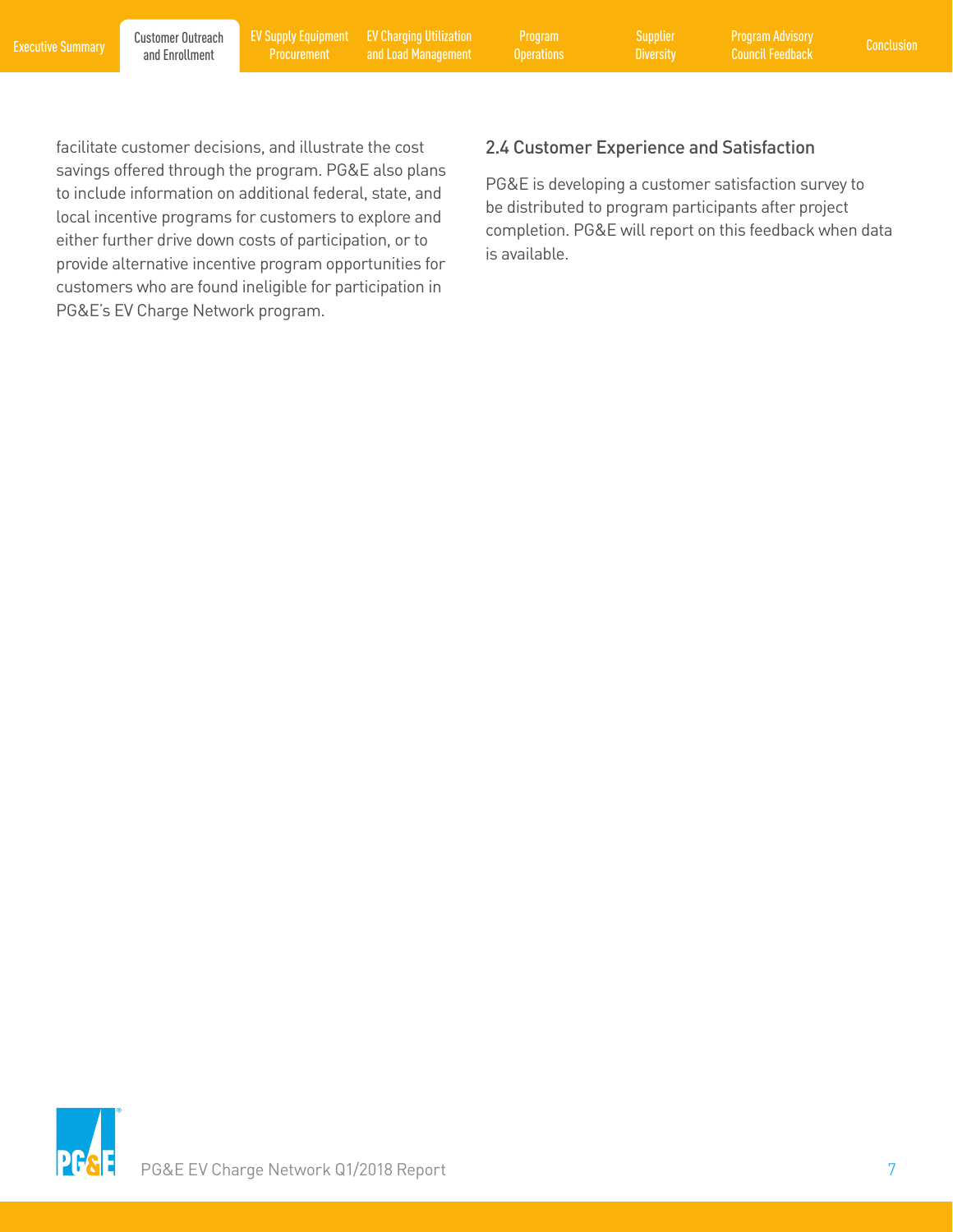**Diversity** 

## 3. Electric Vehicle Supply Equipment Procurement

## 3.1 Procurement Process

PG&E is conducting both a Request for Qualification (RFQ) and Request for Proposal (RFP) process to determine eligible EVSE packages that will be available to customers through the EV Charge Network program. The RFQ qualifies EV charging station vendors for the EV Charge Owner option and occurs on a quarterly basis. Vendors will continue to have the option to qualify EVSE packages every 3 months with quarterly RFQs. PG&E leveraged the RFP to qualify EV charging station vendors for the EV Charge Sponsor option, those that PG&E will own.

EVSE packages are inclusive of EVSE hardware, software, and network services. As in past quarters, the quarterly RFQ will identify additional vendors that offer EVSE packages that meet PG&E's minimum hardware, software, and network requirements. PG&E does not limit the list of vendors; all vendor EVSE packages that meet the minimum requirements will be approved.

## 3.2 RFQ – EV Charge Owner Options

Through the quarterly RFQ evaluation process, 18 vendors are currently approved under the Charge Owner option. The approved EVSE packages, including hardware, software, and network services are presented on PG&E's website to inform customers of vendor options, along with vendor contact information for further inquiry.

In the last quarterly RFQ of 2017, 17 vendors expressed interest, six vendors applied, three new vendors were approved, and two existing vendors expanded their hardware offerings.

PG&E conducts a thorough review of all vendor applicants based on pre-determined criteria. All EVSE packages approved through the RFQ meet the following minimum requirements:

### **Hardware Requirements:**

- Include a commercial-grade Level 2 EVSE.
- Must be able to supply an output current of at least 30 amps per port minimum at 208/240 volts.
- Include a charge connector compliant in SAE J1772.
- Compliant with NEC article 625.
- Rated for outdoor usage, NEMA 3R or better and an operating temperature range of: - 22 to 122F.
- Shall be network ready—able to communicate with an EVSE management service and use Open Charge Point Protocol (OCPP 1.5 or later).
- ADA Compliant.

#### **Software & Network Requirements:**

- Software to control, operate, communicate, diagnose, and capture data.
- The vendor shall provide network services capable of tracking usage, collecting data, billing customers and managing electrical loads.
- The EVSE software shall be certified to receive an OpenADR 2.0b signal.

#### **Vendor Requirements:**

- The EVSE Package(s) must be inclusive of all hardware, software, and network services.
- Vendor is an authorized distributer or reseller of specified EVSE hardware and software and authorized to provide the required services.
- Vendor is regularly and continuously engaged in the business and have EVSE installed and operational in the United States for at least three years immediately preceding the bid due date.
- Vendor shall be able to service the entire PG&E Service Territory.

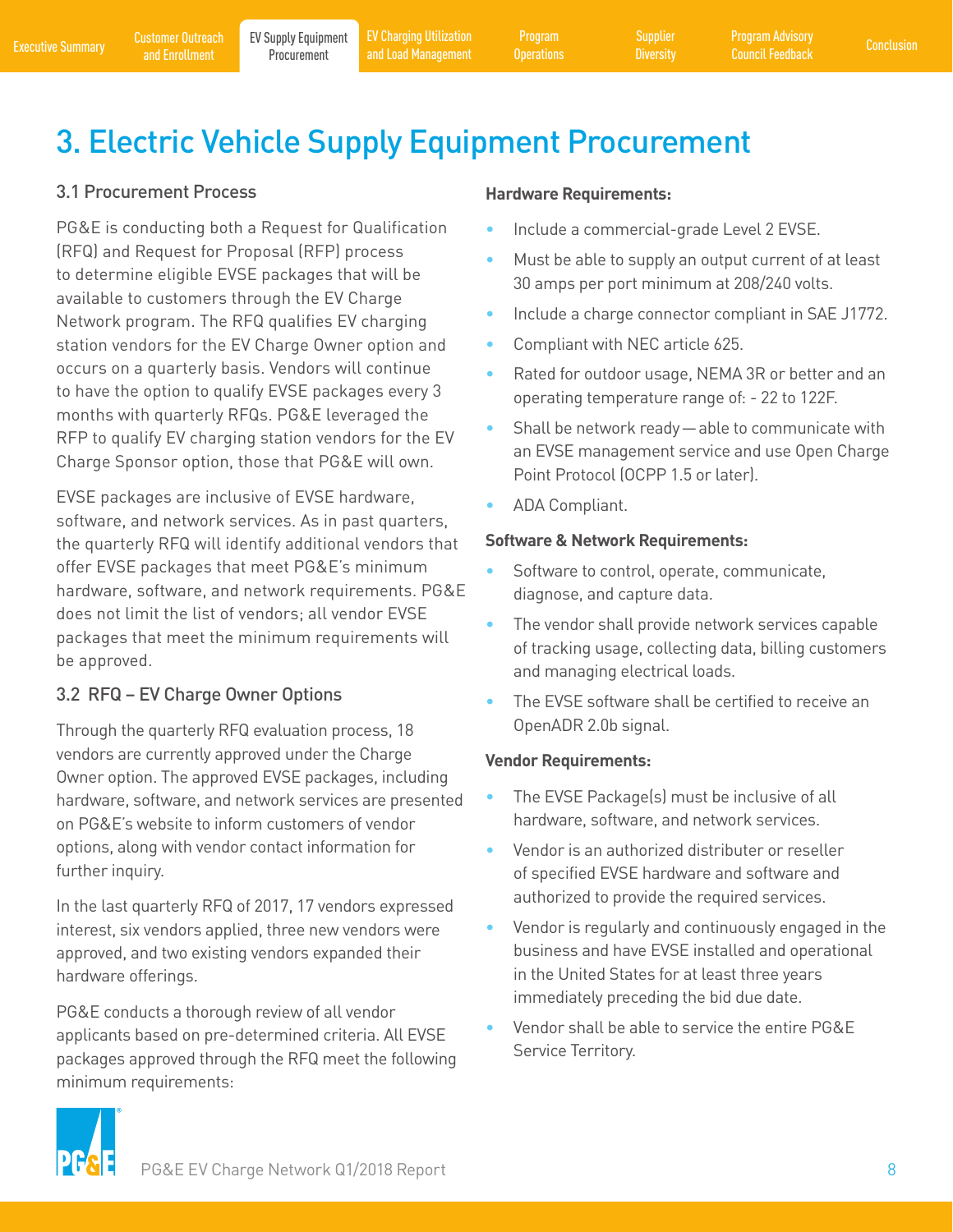## 3.3 RFP – EV Charge Sponsor Options

Vendors approved through the first RFQ in 2017 were eligible for the RFP. The RFP is designed to select vendor(s) for the EV Charge Sponsor portion of the program. Under this option, program participants may request PG&E to install, own, and maintain up to 35% (2,625) of the EV charging ports deployed. The RFP process evaluates competitive price proposals for vendor EVSE packages to be offered under the EV Charge Sponsor option of the program. Vendors for the RFP must meet PG&E's minimum requirements for the RFQ process and will be evaluated on criteria including, but not limited to, price, quality of bid, supplier diversity, environmental commitment, and financial stability. PG&E has selected its first vendor, EVBox through the RFP process and continues to evaluate remaining finalists.

### 3.4 Procurement Next Steps

The first RFQ submissions of 2018 were due March 15, 2018. PG&E will notify approved RFQ vendors April 15, 2018. The Q2 RFQ process will conclude July 15, 2018. This process occurs quarterly, allowing for new vendors to participate in the program and new EVSE packages to be considered. As part of the RFP process, PG&E continues to evaluate remaining finalist vendors for the EV Charge Sponsor option after making its first selection of EVBox.

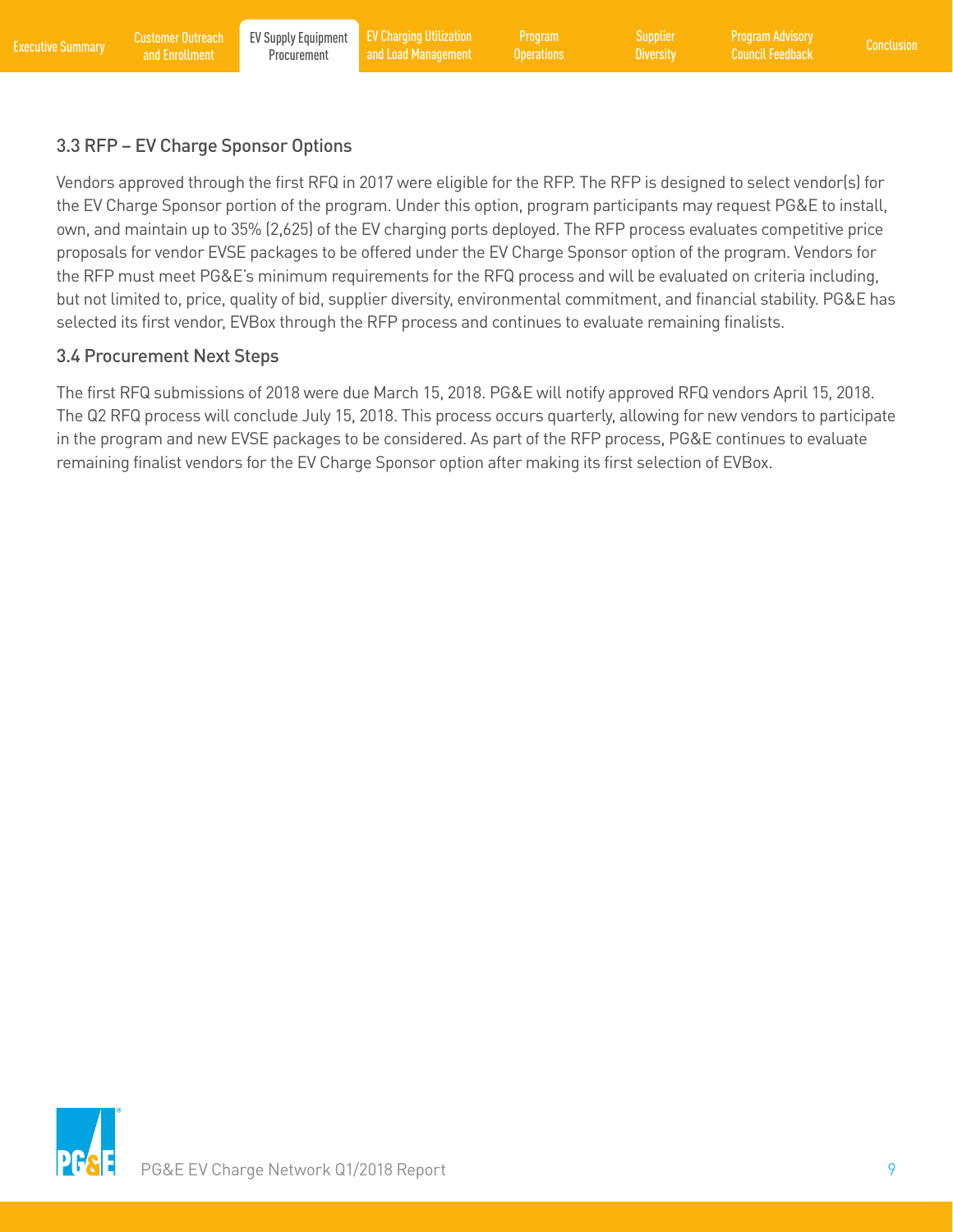**Diversity** 

## 4. Electric Vehicle Charging Utilization and Load Management

#### 4.1 Overview of Utilization and Load Management

Once the first charging stations in the EV Charge Network are operational and sufficient data is collected, PG&E will summarize utilization and load management data and observations. Data will include items such as utilization rate by site and charger type, charger uptime, pricing, and charging load profiles.

Chargers at the first two sites were activated at the end of Q1 2018, and therefore PG&E does not have sufficient utilization and load management data to report at this time.

#### 4.2 Development of Load Management Plan

Program participants who select the custom pricing option will be required to participate in a load management plan to maintain the intent of a time-ofuse rate in shifting energy consumption to times of low demand, and away from times of peak demand. In Q1 2018, PG&E continued to finalize its load management plan program and implementation details. Based on feedback from Program Advisory Council members and vendors, PG&E will leverage its existing demand response (DR) pilots with some modifications as its load management plan framework.

The load management plan will leverage the event structure of the Excess Supply Pilot (XSP) and Supply Side Pilot (SSP). Program participants will be called for two types of events: load increase events where EV charging load is shifted to the event hours and load decrease events where EV charging load is shifted away from event hours. These two event types will test the ability of EV Charge Network sites to shift EV charging load in two directions and thus provide grid support for both excess supply (particularly during times of significant renewable energy generation) and during peak periods.

Program participants that choose to have custom pricing for drivers at their site will meet the load management plan requirement by participating in the DR pilots with their Electric Vehicle Service Provider (EVSP). Program participants can work with their EVSP to develop their tactics for participating in both load increase and load decrease events. Potential tactics could include price adjustment during an event, scheduling EV charging for certain times, reducing the power capacity for the set of chargers, email/text alerts to tenants, or other strategies. To enroll in the load management plan, program participants will need to inform PG&E that they are using custom pricing, what type of custom pricing structure they will implement, and the load management tactics they plan to use to shift EV charging at their site during events. The EVSP for that site will enroll in the DR pilots in order to receive the signal for the events, and the site will participate in the DR events out of market.

PG&E will establish the hours when program participants can expect to be called for load management events. For example, load increase events will be called in the morning and early afternoon when solar is plentiful (e.g. 8 am to 1 pm), and load decrease events will be called in the evening peak hours (e.g. 4 pm to 9 pm). Typically, actual events will be 1–2 hours long within the established time frame for each event type. PG&E will determine when an event should be called based on grid and market conditions, and send a signal the day before an event to the EVSP via Open ADR. The EVSP will receive the Open ADR signal and pass the event information on to the program participants and drivers, and carry out their selected load management tactics during the event. Each site will be evaluated for its performance during the event period using a baseline methodology, and PG&E will calculate an incentive payment up to \$10/kW for the

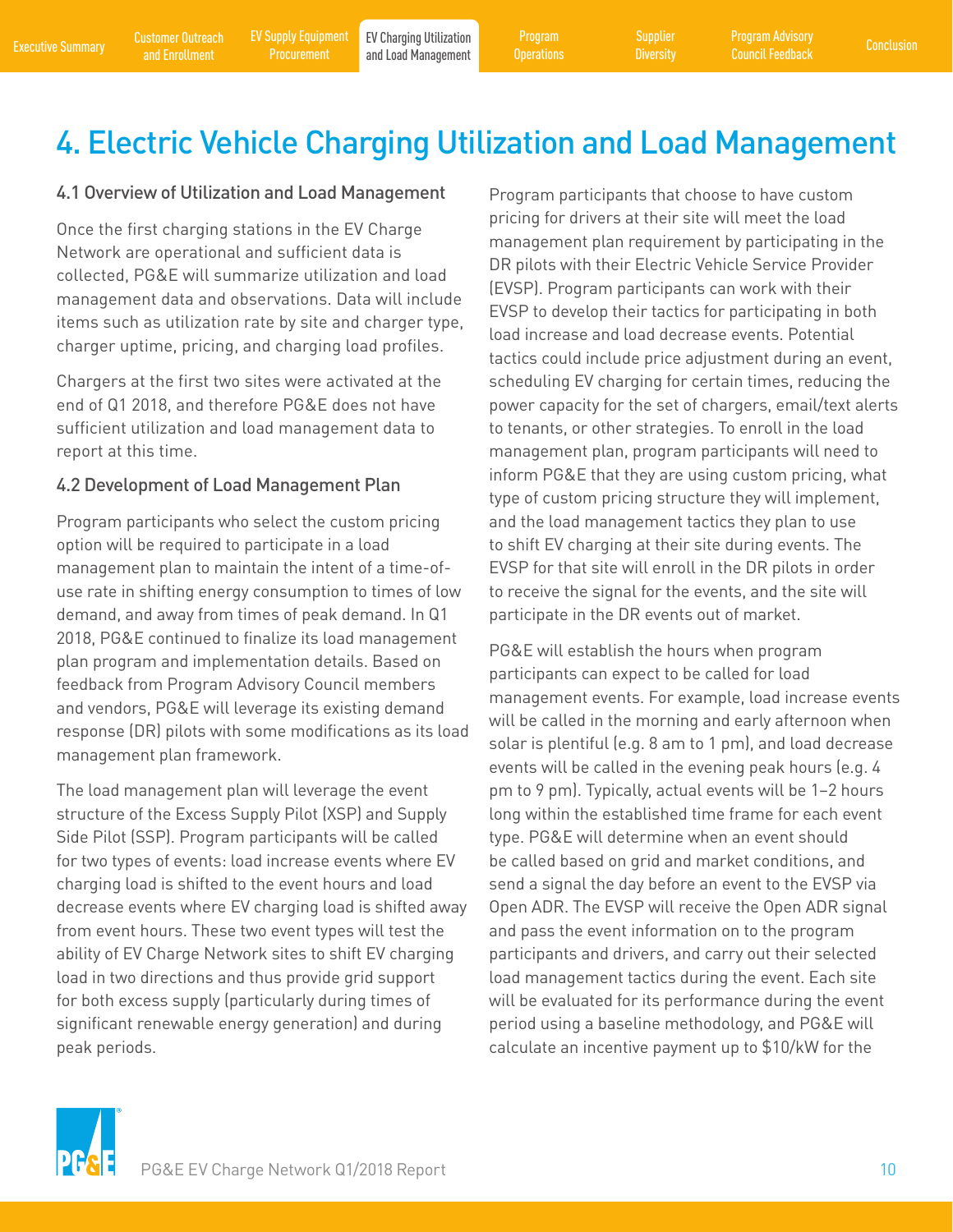average monthly performance of each site. PG&E plans to distribute the incentive payment to each load management plan participant quarterly as a credit on their electric bill.

In Q1 2018, PG&E held a webinar with all qualified vendors to discuss the load management plan. In this meeting, PG&E reviewed the DR pilot structures, examples of events, the process for enrolling in the program, and vendor responsibilities for receiving the event signals. PG&E continues to finalize the implementation details and communication materials, and plans to have custom pricing sites begin to enroll in the load management plan in Q2–Q3 2018.

### 4.3 Load Management Data

As data is made available, we intend to provide the following metrics:

- Charging load profiles (aggregate and by charger)
- Load impacts

## 4.4 Utilization Data from Vendors

As part of the EV Charge Network program, vendors are required to send site, equipment, and charging data to PG&E to support PG&E's metrics and reporting. In 2017, PG&E developed an automated process for vendors to send data to PG&E throughout the program. Vendors are required to provide data on the site and equipment, including items such as location, EVSP,

equipment manufacturer, equipment power output, and any equipment outages that occur at the site. Vendors are also required to provide data for every charging session to occur at a site, including items such as connection start and end time, charging start and end time, energy consumed, and driver's cost of charging session. Vendors will provide data for each charging session, as well as in 15 minute intervals on a daily basis. PG&E will use the data provided by vendors to report out on key metrics for the program.

In Q4 2017, PG&E worked with vendors to test their ability to send data through PG&E's platform. In Q1 2018, PG&E completed the data testing with all vendors that qualified in the initial RFQ. PG&E also began testing with new vendors that qualified in subsequent RFQs, and will conduct testing on an ongoing basis with any newly qualified vendors.

### 4.5 Charger Utilization Data

As data is made available, we intend to provide the following metrics:

- EV Driver Enrollment (total and by site)
- Utilization rate by site, by type of charger
- kWh usage by price
- Average plugged in time, charging duration, charging power level

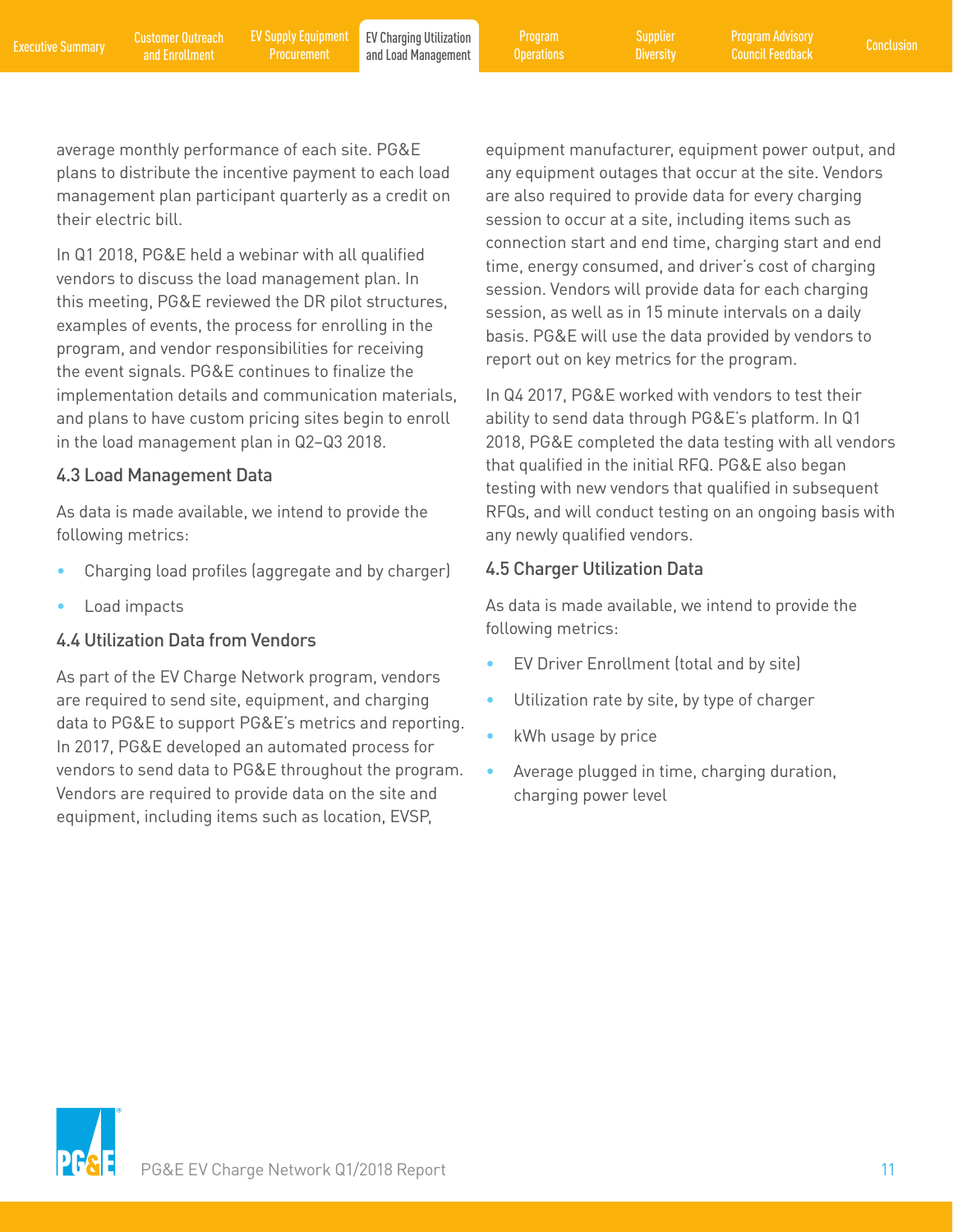## 5. Program Operations

### 5.1 Summary of Approved Sites

Once an application is received, PG&E reviews the site for eligibility, evaluating site feasibility based on criteria including available electrical capacity, number of chargers to be installed, environmental risks, and estimated project costs on a per-port basis. If a site passes this eligibility review and a conceptual design of charger layout is approved by the program participant, it is approved for EVCN participation and is moved into design and pre-construction phases.

Since the launch of the online application, PG&E had received 159 applications through the end of Q1 2018, 48 of which have been approved as eligible for EVCN program participation. The program is targeting 20% of sites to be at multi-unit dwellings (MUD) and 15% in disadvantaged communities. Figure 5.1 depicts the breakdown of property type, disadvantaged community status, and program participation for applications approved through Q1.

#### TABLE 5.1 APPROVED PROGRAM PARTICIPANT PROFILE

|                                 | <b>NUMBER OF</b><br><b>SITES</b> | PERCENT OF<br><b>SITES</b> |
|---------------------------------|----------------------------------|----------------------------|
| <b>PROPERTY TYPE</b>            |                                  |                            |
| <b>MUD</b>                      | 21                               | 44%                        |
| <b>Workplace</b>                | 27                               | 56%                        |
| DISADVANTAGED COMMUNITY STATUS  |                                  |                            |
| <b>Disadvantaged Community</b>  | 6                                | 13%                        |
| <b>Other PG&amp;E Territory</b> | 42                               | 88%                        |
| PROGRAM PARTICIPATION           |                                  |                            |
| <b>EV Charge Owner</b>          | 36                               | 75%                        |
| <b>EV Charge Sponsor</b>        | 17                               | <b>25%</b>                 |

### 5.2 Construction

As soon as a project is approved for participation in the EV Charge Network program, PG&E assigns a project manager to connect with the customer and guide the site from design to activation. This includes coordinating with one of PG&E's competitively selected Engineer, Procure and Construct (EPC) vendors to complete the design, permitting, and construction for EV charging sites.

In February, PG&E finalized a partnership with two EPC firms, Black & Veatch and Cupertino Electric, to complete design and construction for the program. This was a result of a rigorous Request for Qualifications (RFQ) and Request for Proposal (RFP) selection process mentioned in the previous quarterly report, and detailed in the timeline below. Of the 39 vendors engaged, PG&E qualified twelve based on their ability to meet mandatory requirements for financial capability, ethics, safety, and supplier diversity. Of the 12 qualified, PG&E received bids from 9, and selected two partners based on their price, technical capabilities, and strategic effectiveness.



PG&E completed the construction, installation and activation of the first two EV Charge Owner projects. The first two sites completed were Merced Community College in Los Banos and Travis Credit Union in Vacaville. This work was largely completed with PG&E internal IBEW-represented resources.

As of March 31st, the EVCN team has built a pipeline of 48 approved sites that meet the program's minimum qualifications, can be completed within reasonable

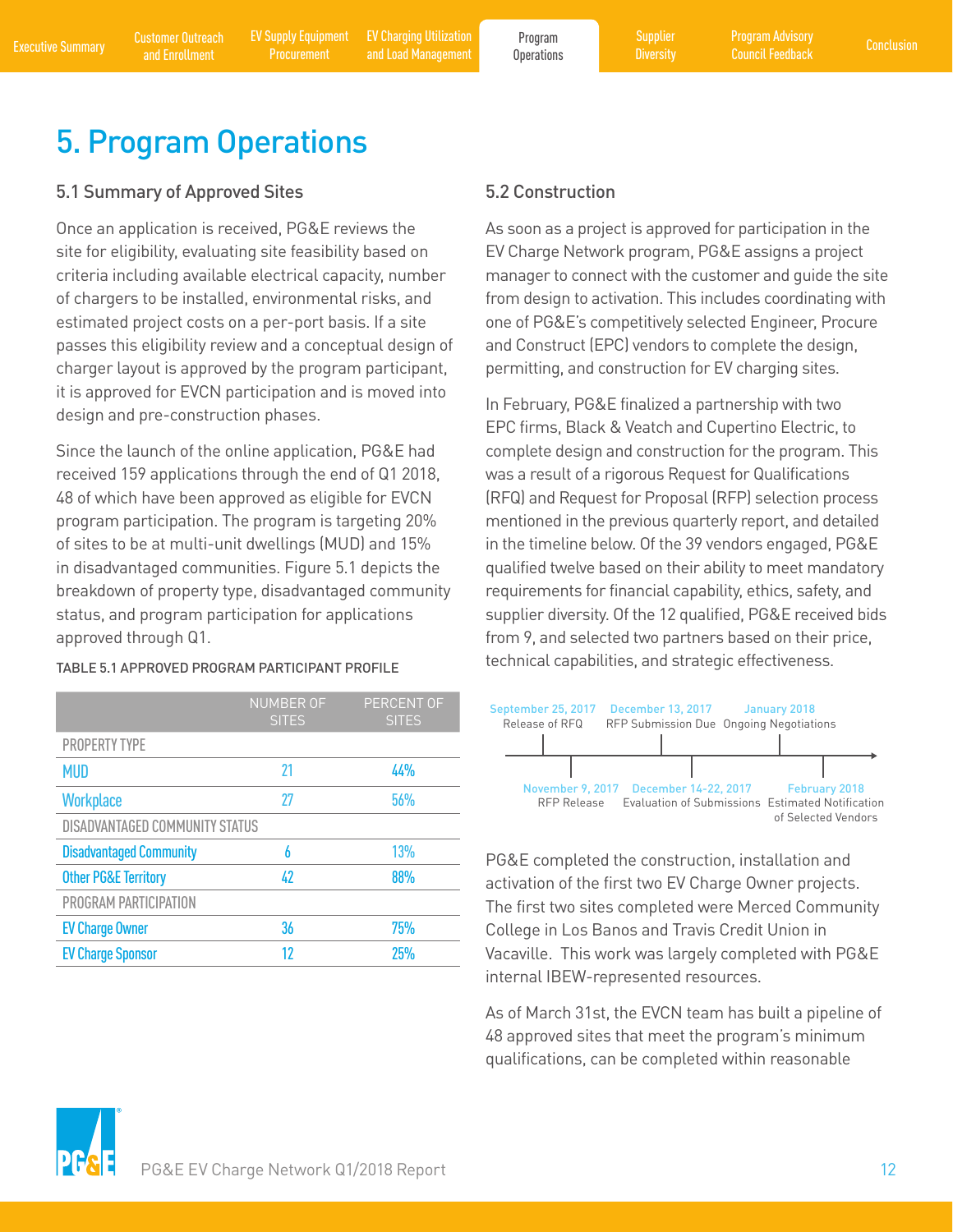cost, and have agreed to the terms and conditions. This represents 642 ports and provides a pipeline of construction through the month of June. Construction will continue to ramp up in Q2 2018. During this time, PG&E will also focus on bundling site installations geographically to improve costs and reduce delivery cycle times.

PG&E will continue to progress approved projects to a construction-ready state. This includes working with customers, EPC partners, and local agencies to:

- Help customers finalize selection of their EVSE
- Complete the project design and estimate, ensuring that customer and ADA requirements are met
- Receive customer agreement for site easement
- Submit and receive approval for the permit package with the appropriate agencies

PG&E is working to improve permitting challenges that have come up during the design phase. Considering that local agencies have varied interpretations of Title 24 and Cal Green code, including ADA and accessibility requirements, PG&E has run into issues requiring design rework and construction delays. Each agency has a different permitting processes and requirements, often requiring different documentation and levels of detail. This makes it difficult to standardize permit deliverables and estimate the level of effort for planning purposes. From this initial experience, PG&E is performing additional outreach to local agencies to ensure alignment on requirements before submitting permits, and working to standardize a "one size fits all" permit package.

## 5.3 Operational Metrics

Through the end of Q1 2018, PG&E had completed installation of two sites for the EVCN program. The following metrics reflect construction and installation of approved sites through March 31, 2018.

## TABLE 5.2 SUMMARY OF NUMBER OF PORTS AND INSTALLATION

| Number of total ports approved             | 642                  |
|--------------------------------------------|----------------------|
| Number of ports installed                  | 22                   |
| Average number of ports approved per site  | 15                   |
| Average number of ports installed per site |                      |
| Average time for each installation step    | Insufficient data to |
| Average total installation time            | report in Q1 2018    |

FIGURE 5.3 NUMBER OF PORTS INSTALLED BY EVSE MAKE AND MODEL



## 5.4 Program Costs

In Q1 2018, PG&E spent \$2,366,066 for a total program spend of \$9,136,714 out of the \$130 million authorized budget. Figure 5.4 details program spend through Q1 for each of the categories, Administration and Program Implementation; Marketing, Education, and Outreach; IT Projects; Engineering and Construction, and Procurement.

#### FIGURE 5.4 EVCN PROGRAM SPEND THROUGH Q1 2018



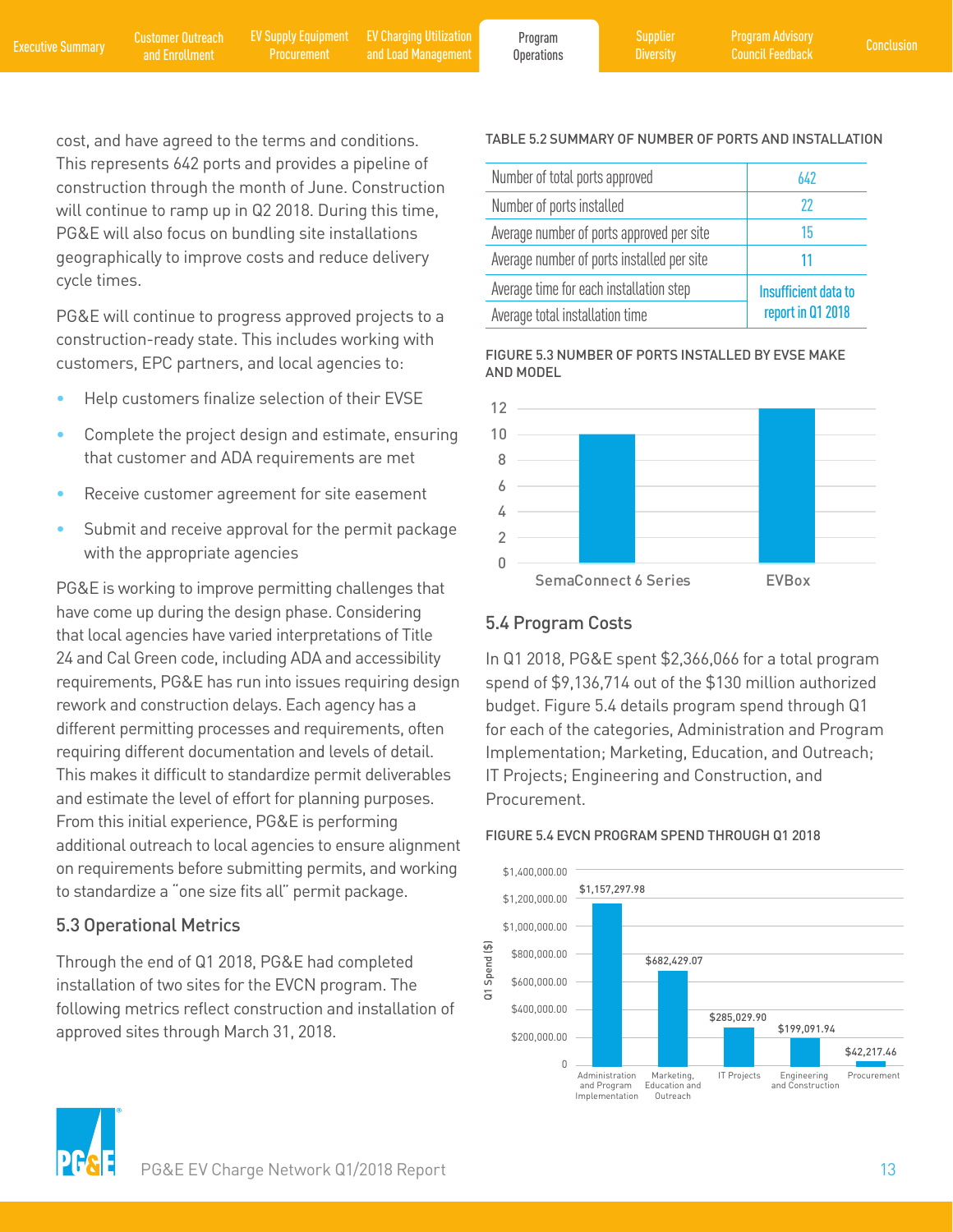| <b>Executive Summarv</b> | <b>Customer Outreach</b><br>and Enrollment I | Procurement | <b>EV Supply Equipment EV Charging Utilization</b><br>and Load Management | Program<br>Operations | Supplier<br><b>Diversity</b> | <b>Program Advisory</b><br><b>Council Feedback</b> | Conclusion |
|--------------------------|----------------------------------------------|-------------|---------------------------------------------------------------------------|-----------------------|------------------------------|----------------------------------------------------|------------|
|                          |                                              |             |                                                                           |                       |                              |                                                    |            |

#### TABLE 5.5 SUMMARY OF PROJECT COSTS

A complete breakdown of the project costs will be provided per the table below when more information is available  $^3$ .

| Total actual installation costs                                                       |                                        |
|---------------------------------------------------------------------------------------|----------------------------------------|
| Projected installation costs                                                          |                                        |
| Total actual infrastructure costs                                                     |                                        |
| Total actual construction costs for make ready infrastructure                         |                                        |
| Average actual construction costs for make ready infrastructure (per site)            |                                        |
| Total actual construction costs for make ready infrastructure and charger (turnkey)   | Insufficient data to report in Q1 2018 |
| Average actual construction costs for make ready infrastructure and charger (turnkey) |                                        |
| Average cost per site (EV Charge Owner)                                               |                                        |
| Average cost per site (EV Charge Sponsor)                                             |                                        |
| Average cost per port (EV Charge Owner)                                               |                                        |
| Average cost per port (EV Charge Sponsor)                                             |                                        |

3. Site specific cost data will be available in the Q2 report, since both projects were completed and activated at the end of Q1.

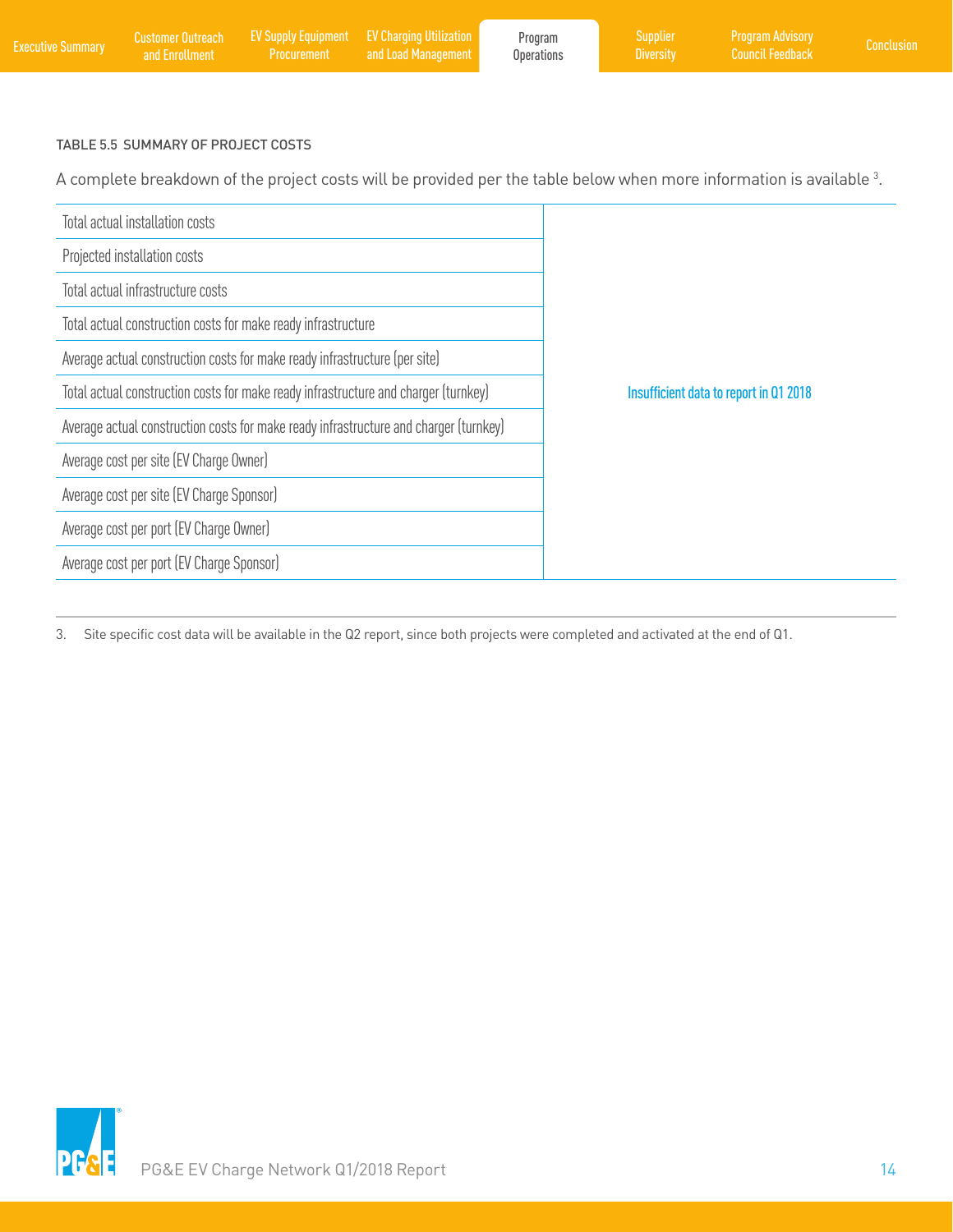Executive Summary Customer Outreach EV Supply Equipment EV Charging Utilization Program Supplier Program Advisory<br>Executive Summary and Enrollment Procurement and Load Management Operations Diversity Council Feedback Concl EV Charging Utilization and Load Management

Program

Supplier **Diversity** 

## 6. Supplier Diversity

PG&E is committed to diversity in the workplace and with the companies with which we do business. Our Supplier Diversity program provides vital opportunities for businesses owned by women, minorities, service-disabled veterans and lesbian, gay, bisexual and transgender (LGBT) individuals. Supplier diversity will be scored as part of the RFQ and RFP process for the EV Charge Program and will be incorporated in any contracts for services as part of this program.

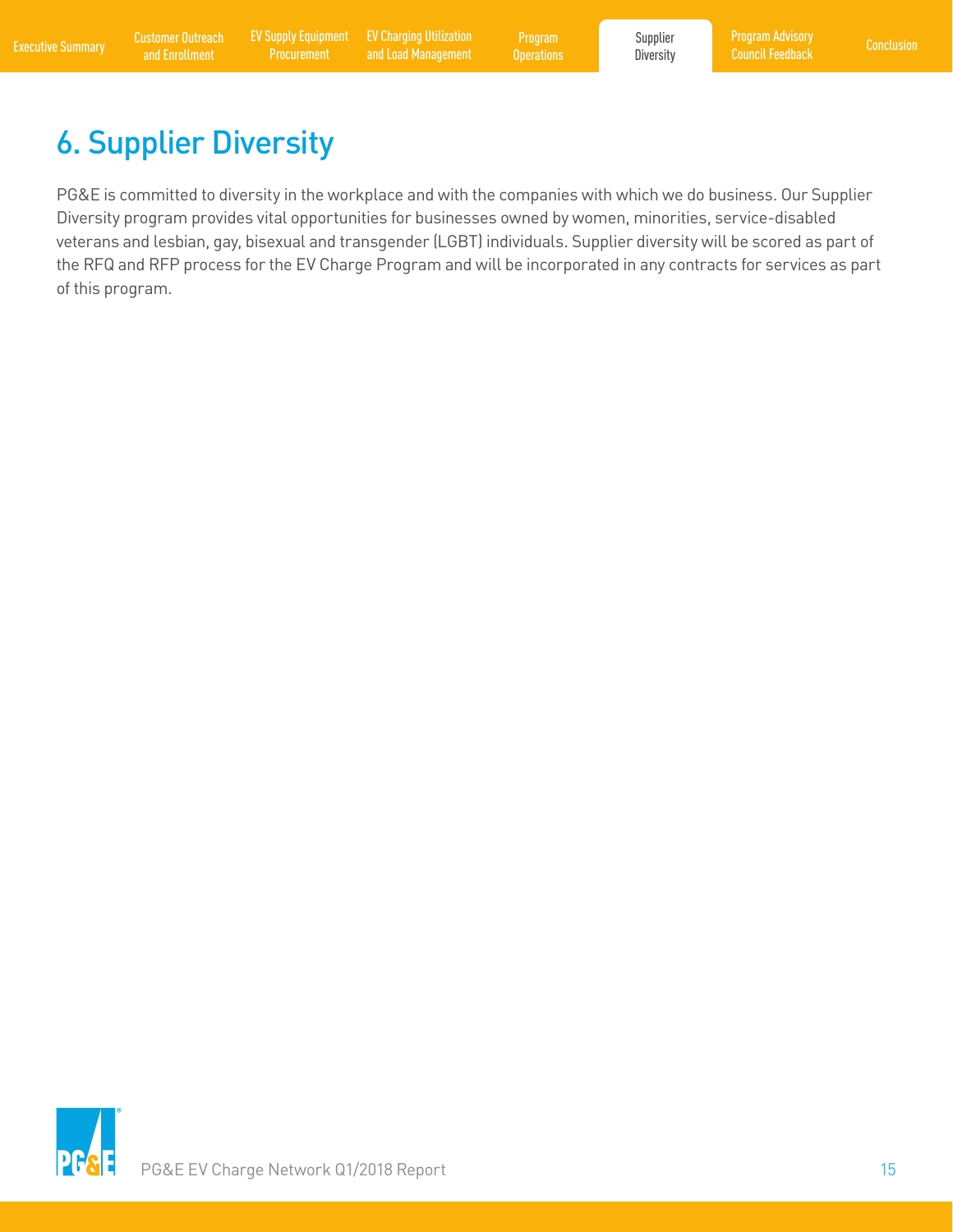Executive Summary Customer Outreach EV Supply Equipment EV Charging Utilization Program Supplier Rogram Advisory<br>Executive Summary and Enrollment Procurement and Load Management Operations Diversity Council Feedback Conclu EV Charging Utilization and Load Management

Program **Operations**  **Diversity** 

## 7. Program Advisory Council Feedback

The first PAC meeting of 2018 was held on March 23, 2018 and included a diverse group of stakeholders. Twenty-nine organizations attended, including representatives from the EV charging station industry, non-profits, government entities and community choice aggregators. The table below describes the distribution of the stakeholders present at the meeting.

#### TABLE 7.1: DISTRIBUTION OF PG&E PAC MEMBERS

| <b>ORGANIZATION TYPE</b>                  | <b>NUMBER OF PARTICIPANTS</b> |
|-------------------------------------------|-------------------------------|
| <b>Electric Vehicle Service Providers</b> | 12                            |
| <b>Non Profit</b>                         | 6                             |
| Government                                | 9                             |
| <b>CCA</b>                                | 6                             |
| <b>Industry Group</b>                     | 2                             |
| <b>Installer</b>                          |                               |
| <b>TOTAL</b>                              | 36                            |

PAC members were active in discussions and comments throughout the meeting. Conversation focused on learnings from customer engagement, customer acquisition, data collection processes and load management participation and strategies.

PG&E captured stakeholder comments during the meeting and also collected feedback by email submission after the meeting. Feedback was organized into the seven categories discussed during the meeting: Education and Outreach Plan, Site Selection and Construction, Load Management, and Data Collection. PG&E has provided responses to the questions and comments in the Appendix.

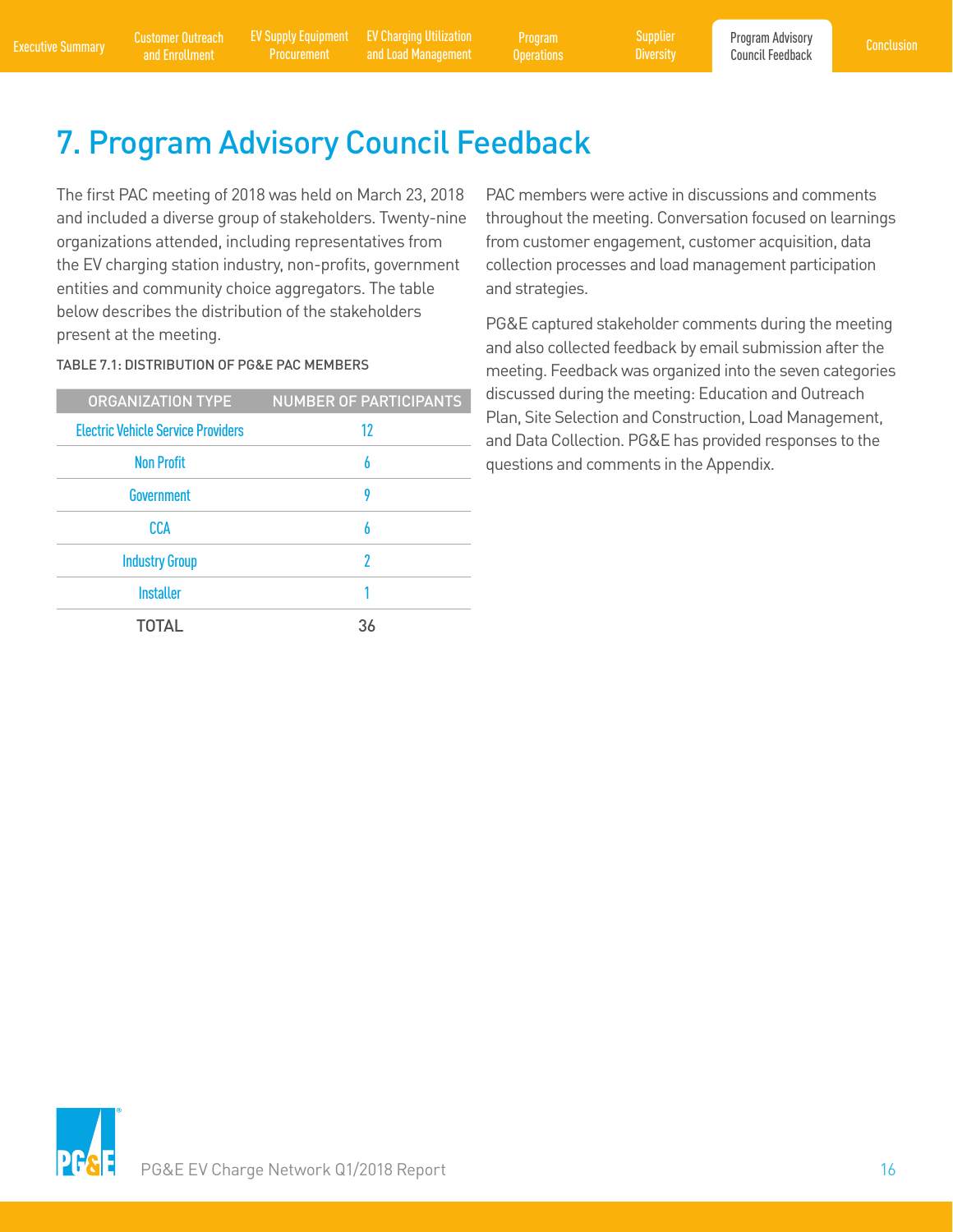Program Advisory Council Feedback

## 8. Conclusion

In Q1 2018, PG&E executed the official launch of the EVCN program, and began to see consistent interest through application submission and customer inquiry. The first two sites moved through construction and successfully completed charger installation and activation in Q1, marking a major milestone for the program. These chargers will soon be operational, kicking off data collection and utilization of the EV Charge Network chargers.

PG&E looks forward to expanding outreach efforts in Q2 and building on the momentum started in Q1. Construction is set to ramp up for the remainder of 2018, with a healthy pipeline of applications in the queue. PG&E continues to look for opportunities to improve and streamline program implementation and will focus on fine-tuning the eligibility assessment phase moving forward to provide a positive customer experience and efficient project development.

PG&E values the feedback and input stakeholders have provided through the Program Advisory Council meetings, and looks forward to continued collaboration with participants.

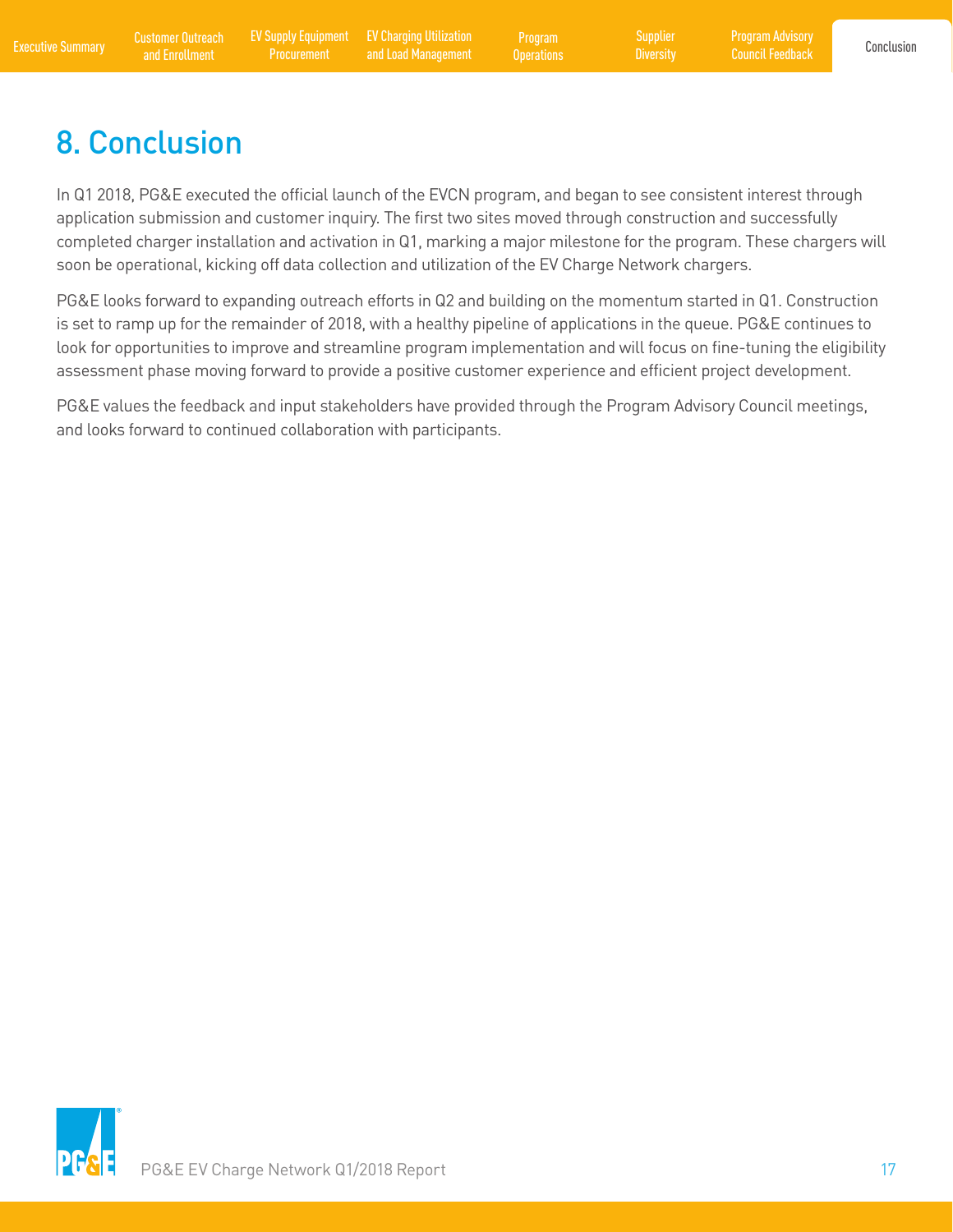## 9. Appendix

## 9.1 Summary of Program Advisory Council Comments and PG&E Response

The following PAC members provided comments during or after the meeting:

| PAC MEMBER NAME       | PAC MEMBER ORGANIZATION                     |
|-----------------------|---------------------------------------------|
| Amy Mesrobian         | California Public Utilities Commission      |
| Audrey Neuman         | California Public Utilities Commission      |
| Liam Weaver           | California Public Utilities Commission      |
| Noel Crisostomo       | California Energy Commission                |
| Newonda Nichols       | ChargePoint                                 |
| Leanna Huynh          | City of San Jose                            |
| Enid Joffe            | Clean Fuel Connection, Inc.                 |
| Paul Cort             | Earthjustice                                |
| Larissa Koehler       | <b>Environmental Defense Fund</b>           |
| <b>Steve Schwartz</b> | Freewire                                    |
| John Mclean           | Greenlots                                   |
| J.R. Killigrew        | Marin Clean Energy                          |
| Maxwell Baumhefner    | Natural Resources Defense Council           |
| Dana Boudreau         | Redwood Coast Energy Authority              |
| Christina Jaworski    | Santa Clara Valley Transportation Authority |
| Phil Villagomez       | <b>Shell New Energies</b>                   |
| Henry Ahern           | <b>Shell New Energies</b>                   |
| Lillian Rafi          | <b>Small Business Utility Advocates</b>     |
| Junaid Faruq          | Tesla                                       |

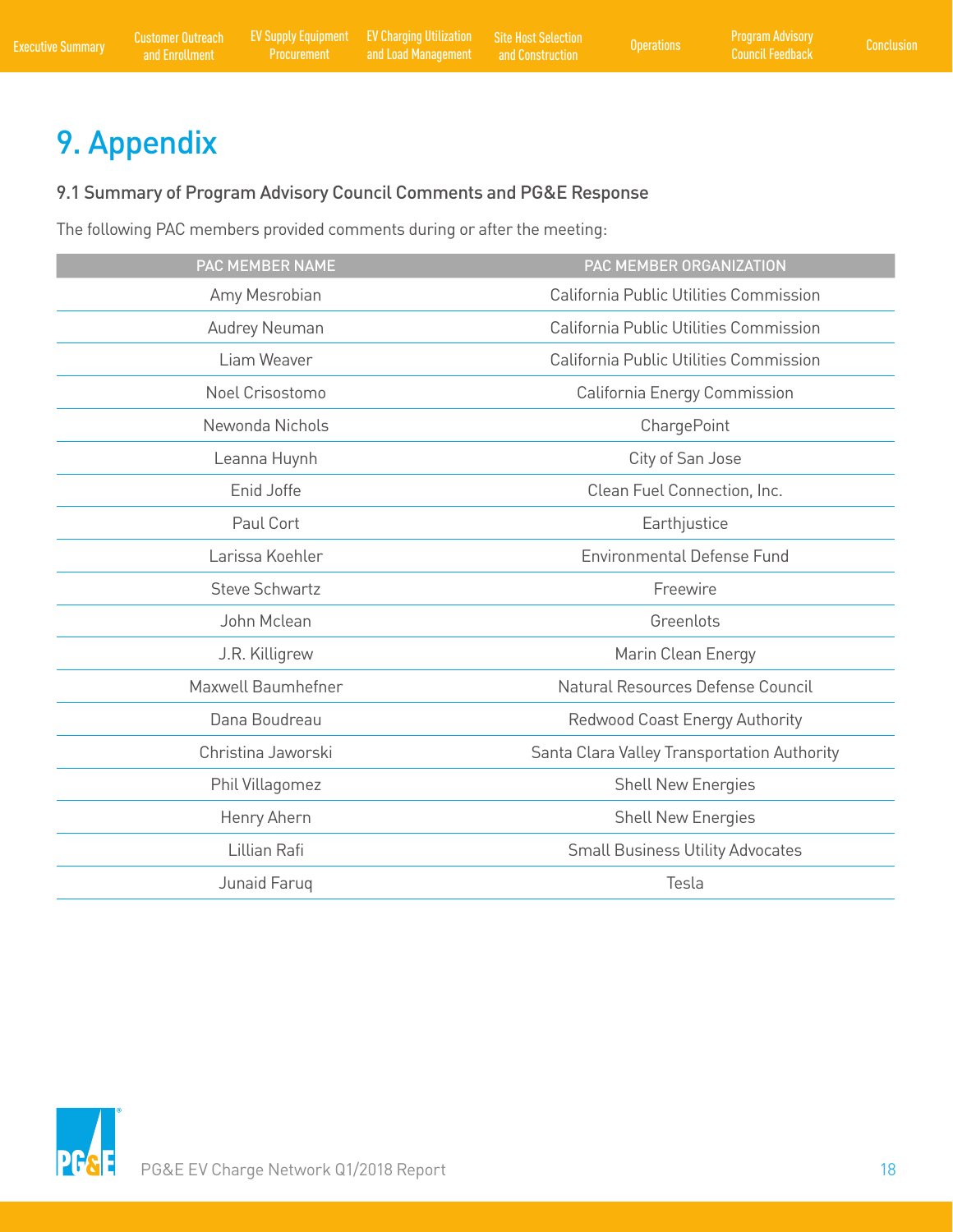## 9.2 Direct Program Advisory Comments

The table below describes the comments received from PAC members and PG&E's response.

## A. Application and Participation

| <b>COMMENT</b>                                                                                                                                                                         | <b>PG&amp;E RESPONSE</b>                                                                                                                                                                                                                                                                                                                                      |
|----------------------------------------------------------------------------------------------------------------------------------------------------------------------------------------|---------------------------------------------------------------------------------------------------------------------------------------------------------------------------------------------------------------------------------------------------------------------------------------------------------------------------------------------------------------|
| Who will be responsible for the account tied to the new<br>meter serving the chargers?                                                                                                 | The customer (program participant) will always<br>be the customer of record with PG&E and will pay<br>the electricity bill. Program participants have the<br>opportunity to recover all or a portion of these costs<br>through driver pricing.                                                                                                                |
| What are some reasons customers would be waitlisted?                                                                                                                                   | So far, we have waitlisted applications that are new<br>constructions and have a long lead time until PG&E<br>can install chargers. Another reason is geography.<br>PG&E may waitlist sites in order to group construction<br>together for sites in the same area.                                                                                            |
| What resources does PG&E provide to applicants who are<br>waitlisted or cancelled?                                                                                                     | PG&E guides them to existing incentive programs in<br>PG&E territory. PG&E is working internally to provide<br>a more formalized resource on the website that will<br>support customers more broadly who are interested<br>in EV charging stations but do not qualify for the EVCN<br>program.                                                                |
| Are applicants showing a preference for the EV Charge<br>Owner or EV Charge Sponsor option?                                                                                            | At this time we are seeing an interest in the EV Charge<br>Owner but it is too early to tell what the preference is<br>for program participants. Participants don't yet know<br>what charger PG&E has selected for the EV Charge<br>Sponsor option which is a significant factor in making<br>a decision between the EV Charge Owner or EV Charge<br>Sponsor. |
| Where are EVCN application leads coming from?                                                                                                                                          | PG&E sales representatives have started conducting<br>outreach which led to a number of applications from these<br>efforts.                                                                                                                                                                                                                                   |
| What portion of the customers who are eligible for the<br>"Sponsor" PG&E ownership option (i.e., the customers in<br>MUDs or DACs) are choosing that option vs. the "Owner"<br>option? | Of all sites eligible for the Sponsor option (MUDs and<br>workplaces in disadvantaged communities), 32% have<br>selected the EV Charge Sponsor option.                                                                                                                                                                                                        |